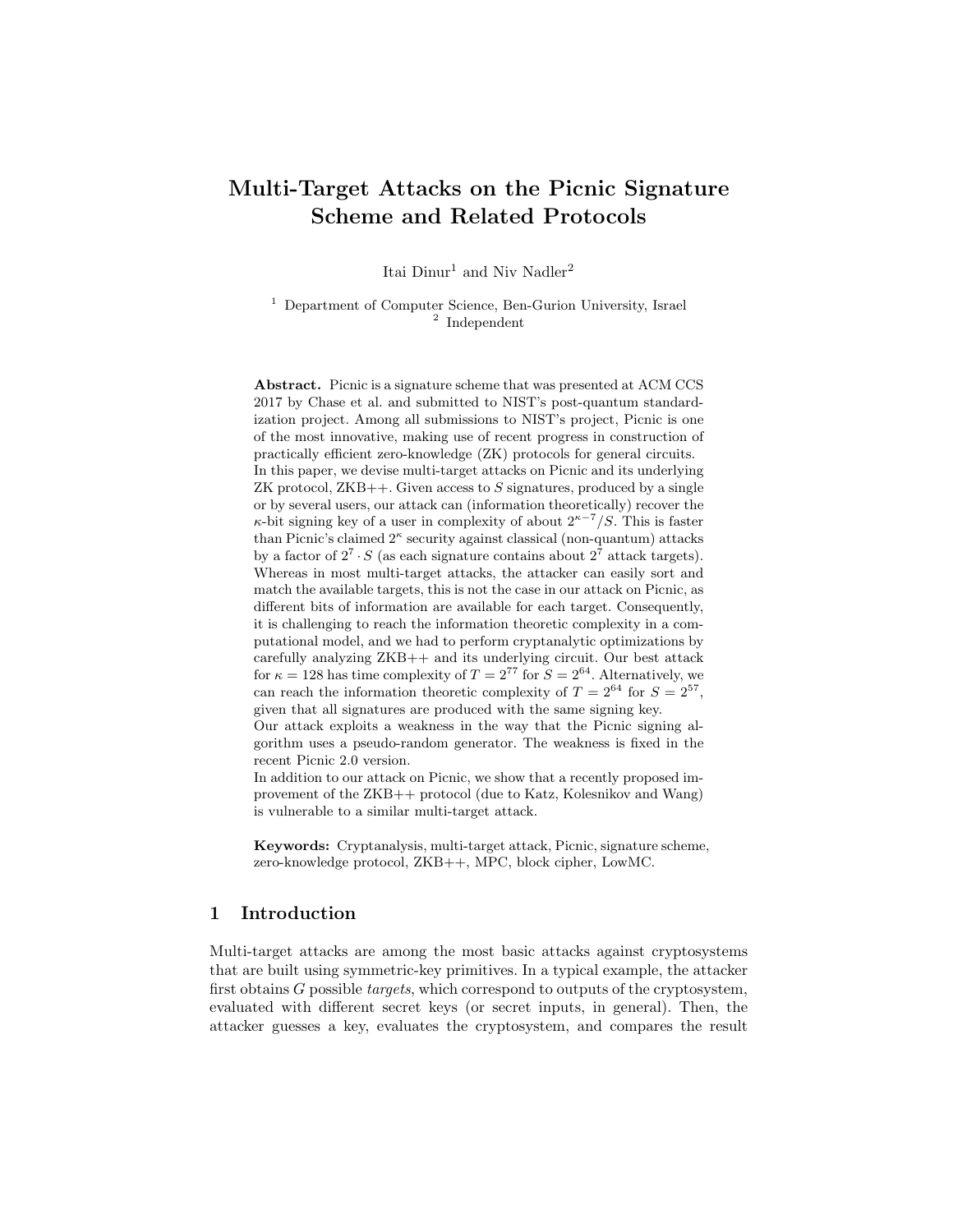with all targets. Based on a standard birthday paradox argument, the expected workload of the attacker for hitting one of the targets is reduced by a factor of (at least<sup>1</sup>) G, compared to the workload of hitting a single target.<sup>2</sup>

In our multi-target attack model, we deal with a cryptosystem with  $U$  users, each with a long-term key. For each user  $i \in [1, U]$ , the attacker obtains  $D_i$  data points created by this user and we denote  $D = \sum_{i=1}^{U} D_i$ . Each data point may be additionally associated with a short-term key. The goal of the attacker is to recover one of the keys for the cryptosystem (either a short or a long-term key). For example, in a signature scheme, each user has a long-term signing key, a data point may be a signature and a short-term key is (secret) randomness used in creating the signature. We note that in many cases the recovery of a short-term key allows recovering the corresponding user's long-term key, but this possibility is not directly captured by our simple model.

We distinguish between three types of multi-target attacks according to the number of targets  $G$  they present to an attacker.<sup>3</sup>

- 1. Multi-user single-target attack:  $G$  is determined by the number of users  $U$ , i.e.,  $G = U$ . Typically, this occurs if the long-term user keys are vulnerable to a multi-target attack.
- 2. Single-user multi-target attack:  $G$  is determined separately for each user as  $G_i = D_i$ . Hence, the best attack uses  $G = \text{argmax}_i \{D_i\}$ . In this case, the short-term keys of each user are vulnerable to a multi-target attack.
- 3. Multi-user multi-target attack (or generic multi-target attack):  $G$  is determined by the total number of available data points  $D$ , i.e.,  $G = D$ . Here, all short-term keys are vulnerable to a multi-target attack. In principle, this is the most powerful type of multi-target attack, as all data points can simultaneously be used by the attacker as targets.

A standard way to mitigate multi-target attacks is to add a public random input to the cryptosystem (i.e., a salt), thus creating a different tweaked variant of it per salt. Since one has to choose a particular salt in order to evaluate the cryptosystem with a secret key, salting forces the attacker to focus on only one target per secret key guess.

In this paper, we are mainly interested in public key cryptosystems that are based on symmetric-key primitives. These cryptosystems have received significant attention recently due to their alleged post-quantum security. The most well-known category within this class consists of hash-based signatures, which originate from Lamport's one-time signatures [14]. In recent years, these signatures have been subject to many optimizations and improvements until the recent development of practical stateless hash-based signatures [3]. As all cryptosystems built with symmetric-key primitives, hash-based signature are potentially vulnerable to multi-target attacks and substantial effort has been put into their efficient mitigation (cf. [11]).

<sup>&</sup>lt;sup>1</sup> If the keys are not generated uniformly, the workload of the attack could be lower.

<sup>2</sup> Throughout this paper, we focus on attacks run on classical computers, but our analysis can be extended to deal with attacks on quantum computers.

<sup>&</sup>lt;sup>3</sup> Our model is related to the one of [11], but our classification is at a higher level.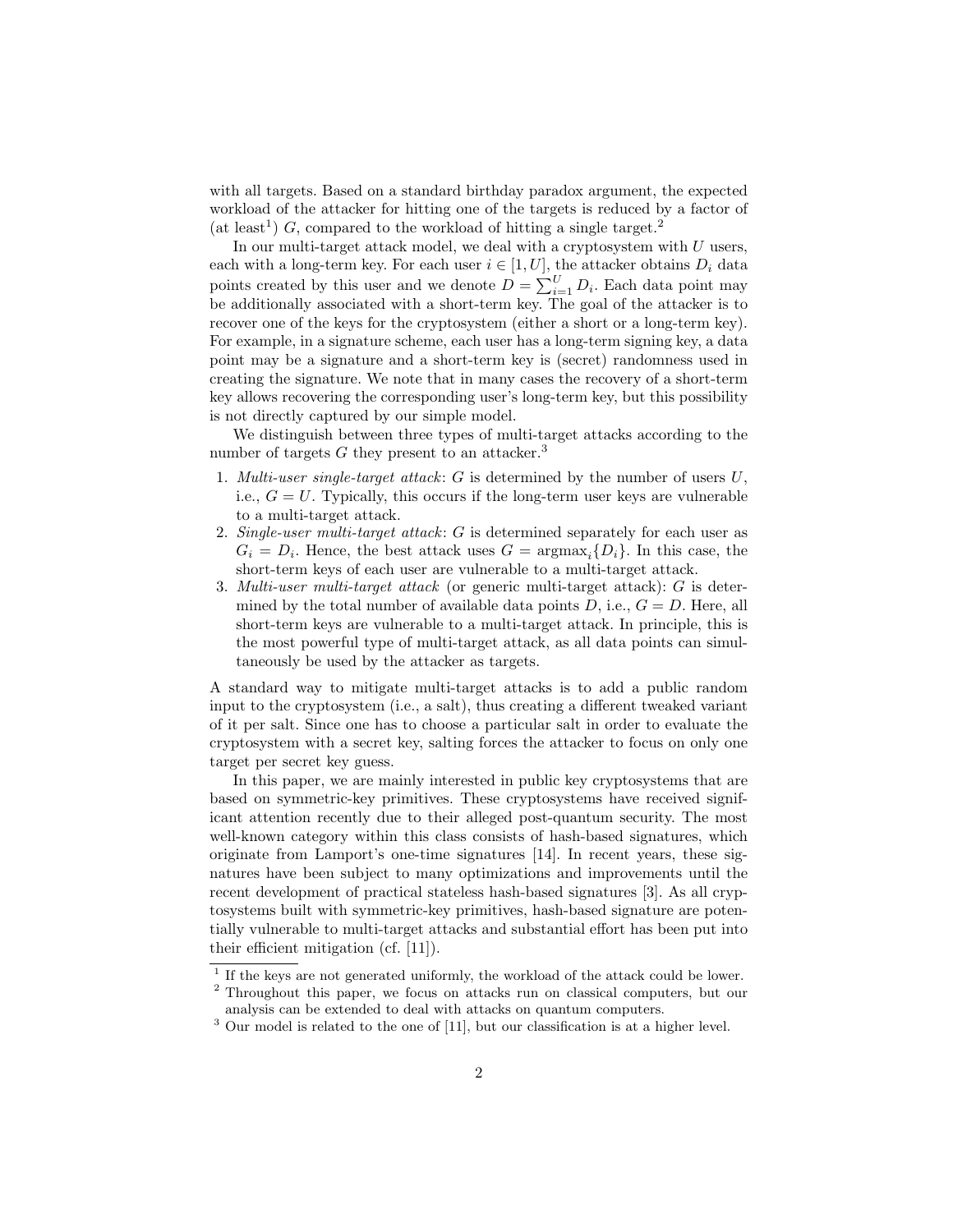Another public key cryptosystem that is based on symmetric-key components is the Picnic signature scheme. It was presented at ACM CCS 2017 [6] by Chase et al. and submitted [5] to NIST's post-quantum standardization project [19].<sup>4</sup> Picnic's design is solely based on symmetric-key primitives, yet is completely different from the design of hash-based signatures. Our main goal in this paper is to investigate the resistance of Picnic against multi-target attacks. As we demonstrate, this requires dedicated analysis due to Picnic's novel design. We note that our description of Picnic and its analysis applies to Picnic 1.0 and not to the recent Picnic 2.0 version [5].

Picnic The Picnic signature scheme uses the ZKB++ zero-knowledge (ZK) protocol (that improves upon the original ZKBoo protocol [10] in terms of efficiency), which allows to non-interactively prove knowledge of a preimage  $x$  to a public value  $y$  under a one-way function  $f$ . In Picnic,  $y$  is part of the public key, whereas  $x$  is the secret signing key. In order to sign a message, the signer uses  $ZKB++$  to prove knowledge of x, where the message is embedded in the signing process to generate (pseudo) random bits.

The ZKB++ protocol employs the "MPC-in-the-head" paradigm due to Ishai et al.  $[12]$ . In order to prove knowledge of x, the prover (signer), simulates a multiparty computation (MPC) protocol between several players (whose number is 3 in ZKB++) that receive shares of x and compute  $f(x) = y$ . The prover then commits to the different internal states (views) of each of the players, and the verifier challenges the prover by asking to open the commitments of a subset of the players, revealing their views.

The correctness of the MPC protocol guarantees that if the prover does not know  $x$  and tries to cheat, then the joint views of some of the players are inconsistent. Hence, the verifier can catch a cheating prover with some probability, which is amplified by repeating the process. The *privacy* guarantee of the MPC protocol ensures that opening the views of a (sufficiently small) subset of players does not reveal any information about  $x$ , hence the secret signing key is not leaked. The proof is made non-interactive using the Fiat-Shamir transform [9]. More specifically, the prover computes the challenge by hashing the commitments, where in Picnic, the message to be signed is hashed as well (making the signature depend on the message).

A Picnic signature thus comprises of partial transcripts of several independent runs of the MPC protocol, where for each run, the views of two out of three participating (virtual) players are opened. As noted above, a view contains the player's internal states computed during the MPC protocol. The signature also includes the player's sampled random bits, so that the view's consistency can be

<sup>4</sup> The ACM CCS 2017 paper [6] introduced two signature scheme variants: Fish (which uses the Fiat-Shamir transform [9]), with claimed security against classical computer attacks, and Picnic (which uses Unruh's transform [21]), with claimed security against quantum computer attacks. In the NIST submission [5], these variants were renamed to Picnic-FS and Picnic-UR, respectively. Our analysis applies to both variants, but we focus on Picnic-FS for simplicity.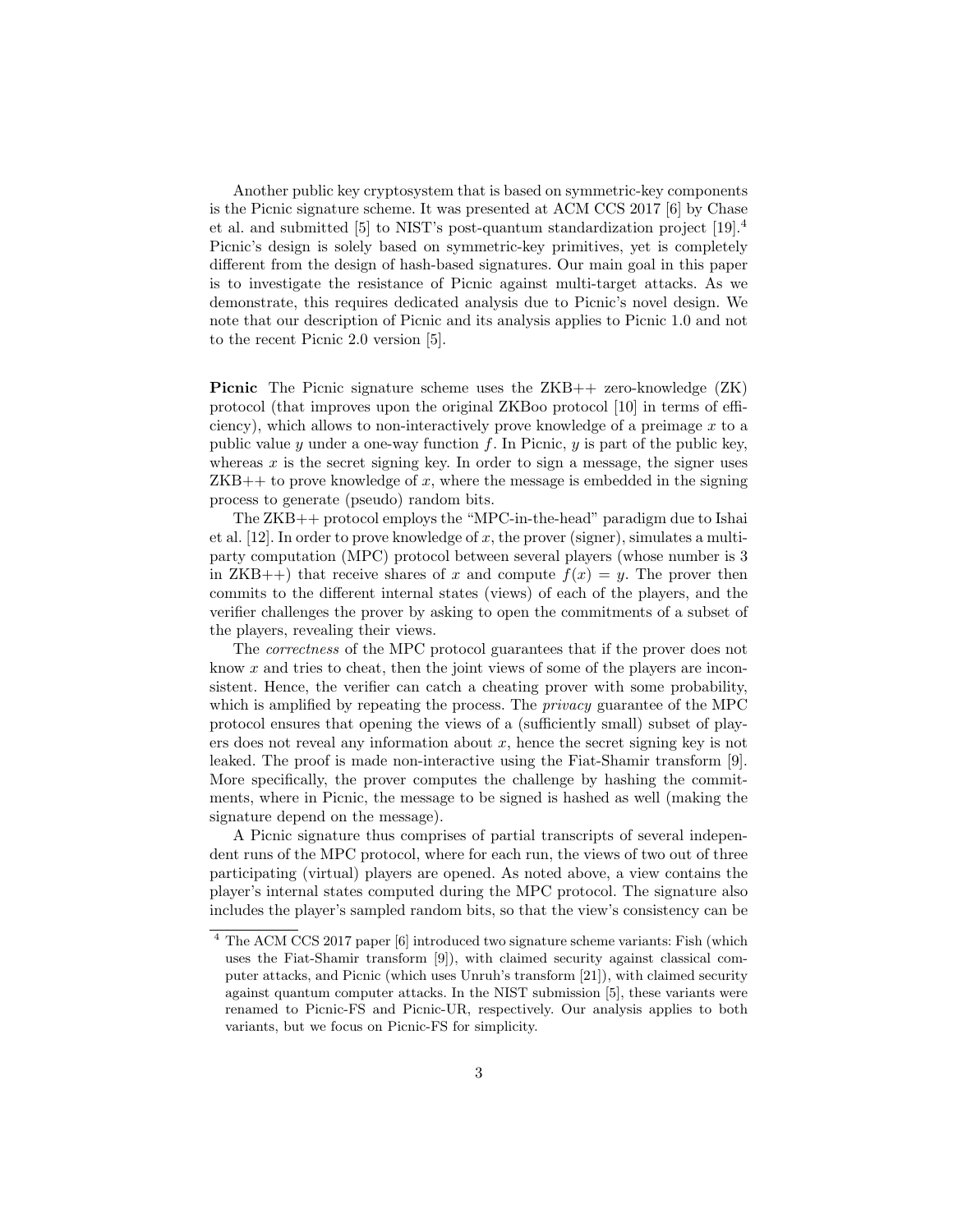checked by a verifier of the signature. However, having the signature include all the random bits sampled by the "opened players" blows up its size. Hence, Picnic uses a standard optimization, where each player only samples a short seed of size  $\kappa$  bits (where  $\kappa$  is the security level against classical attacks), and produces the random bits required by the protocol using a deterministic pseudo-random generator (PRG), initialized with the seed. Thus, the short seeds of the opened players are included in the signature for each run and the verifier uses them to compute the required pseudo-random bits. Obviously, the random seed (and view) of the remaining "unopened player" in each run must not be included in the signature, as it may expose the secret key  $x$ .

Multi-Target Attacks on Picnic Our main result is a multi-target attack on Picnic. The first step of the attack involves collecting signatures (produced by one or several users) containing (partial) transcripts of various runs of the MPC protocol. Then, by independently guessing a value of the  $\kappa$ -bit seed and evaluating the PRG, the attacker can match and detect that the seed is used by the unopened player in a particular run. Once the seed of the unopened player in a run is revealed, the secret signing key of the corresponding user can be computed easily. Thus, given a total of  $D$  runs, the attacker needs to test an average of  $2^{\kappa}/D$  seeds until a match with a run is detected. The attack is thus a generic multi-target attack (i.e., a multi-user multi-target attack) and it violates Picnic's claims of  $\kappa$ -bit security (against attacks by classical computers).

A crucial detail missing from the attack's outline above is how to detect a match between a guessed seed and the seed used by an unopened player in an available run. In fact, this may seem impossible, as the privacy of the MPC protocol should presumably prevent the pseudo-random bits used by the unopened player from leaking. This issue is related to a subtlety about MPC protocols: their privacy guarantees apply to the input of each player and not (necessarily) to the (pseudo) random bits that each player uses. In other words, MPC protocols are allowed to (and mostly do) expose some (pseudo) random bits used by each player and still remain private, i.e., protect the players' inputs. On the other hand, it is generally important that not all of a player's randomness is exposed, as this leaks the player's input. In the context of Picnic, in each run, some output bits of the PRG used by the unopened player can be easily computed by the attacker, which makes it possible to detect that the unopened player uses a certain seed once it is correctly guessed (and then compute the secret key).

We note that the Picnic designers attempted to protect it against multi-target attacks. For example, the public key of each owner  $i$  defines a different oneway function  $f_i$ <sup>5</sup> rather than having all owners prove knowledge of a preimage under the same function  $f$ . Indeed, a global choice of  $f$  allows the attacker to mount a multi-user single-target attack by computing a preimage to one out of many images available in the different public keys. Yet, Picnic was not protected

<sup>&</sup>lt;sup>5</sup> Internally, Picnic uses a block cipher encryption  $f_i(x) = \text{Enc}_x(p(i))$ , where a different plaintext  $p = p(i)$  is used for each public key owner (defining a different encryption function).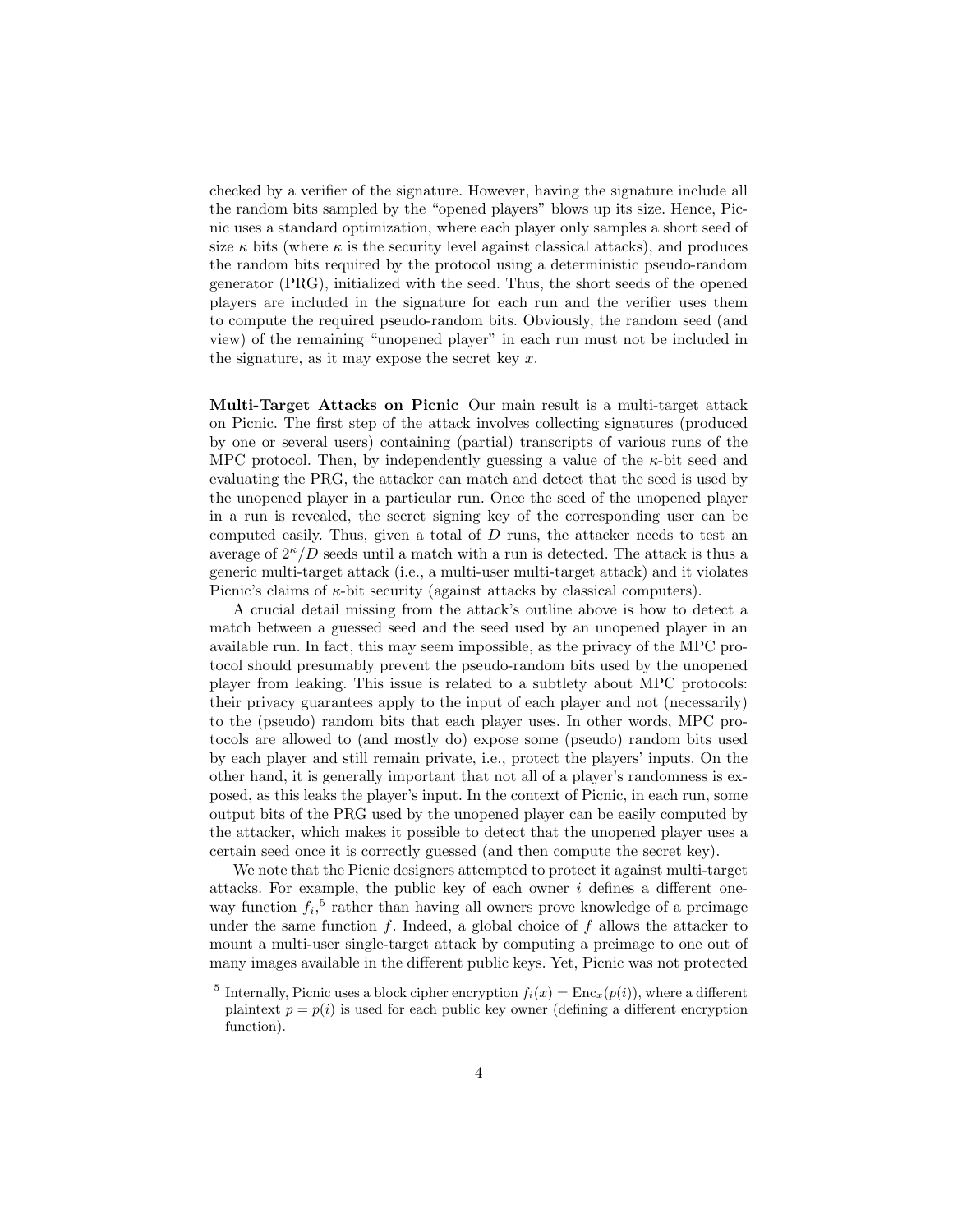against our generic (and more powerful) multi-user multi-target attack against the seeds, presumably because it is not obvious that such an attack is possible (as previously mentioned). Internally, the security proof of Picnic (published in its design document [5]) simply does not consider attacker queries with arbitrary seed values to the PRG and hence does not cover our attack.

Randomness Extraction According to the birthday paradox, the expected complexity of our attack is  $T = 2<sup>\kappa</sup>/D$  (for  $D \leq 2<sup>\kappa/2</sup>$ ). However, this information theoretic analysis assumes that the attacker wins once the PRG is evaluated with a seed that is used by the unopened player in one of the available runs (as enough information is available to recover the key). In practice, achieving the information theoretic complexity is challenging, since the PRG output bits of the unopened player that can be computed in each run, vary according to the run. Therefore, a standard matching algorithm which sorts the runs according to the available PRG output bits does not work, while its naive extension has very high complexity (e.g., at least  $2^{102}$  for  $\kappa = 128$ ). Consequently, we carefully analyze Picnic (and its underlying block cipher LowMC that implements  $f(1)$ ) in order to extract the maximal amount of PRG output data from each run. We then utilize this data by devising a dedicated attack algorithm that recovers the signing key and outperforms the naive algorithm by a factor of up to  $2^{25}$  for  $\kappa = 128$  and by more than  $2^{30}$  for larger  $\kappa$  values.

The techniques we use for extracting the maximal amount of PRG output data mainly involve exploiting dependencies among private values computed by a player and masked with PRG output bits. As a simple example, assume that a player outputs 3 bits  $z_1, z_2, z_3$  such that  $z_1 = v_1 \cdot v_2 \oplus r_1$ ,  $z_2 = v_2 \cdot v_3 \oplus r_2$ and  $z_3 = v_1 \cdot v_3 \oplus r_3$  where  $v_1, v_2, v_3$  are internal private bit values and  $r_1, r_2, r_3$ are PRG output bits. Observe that the triplet  $v_1 \cdot v_2, v_2 \cdot v_3, v_1 \cdot v_3$  can only attain 5 values (as the values 011, 101, 110 as impossible). Hence, given  $z_1, z_2, z_3$ , the triplet of bits  $r_1, r_2, r_3$  can only attain 5 out of 8 possible values, revealing information about them.

Although our techniques are tailored to Picnic, they can be easily adapted and applied to other MPC protocol implementations in order to extract information about the random bits that are used by the players. Such extraction techniques may be relevant to attackers is scenarios that extend beyond multitarget attacks. For example, the attacker's ability to exploit a weak PRG in a cryptographic protocol (e.g., by predicting its output) may depend on the number of PRG output bits available. This was demonstrated in [7] by Checkoway et al.<sup>6</sup> which investigated the exploitability of the backdoored Dual EC PRG in TLS implementations. Additionally, in case protocol implementations generate seeds with low entropy, extraction techniques may allow an attacker to efficiently detect that two protocol executions use the same seed and to violate their security.

<sup>6</sup> We thank an anonymous reviewer for pointing out the link between [7] and our paper.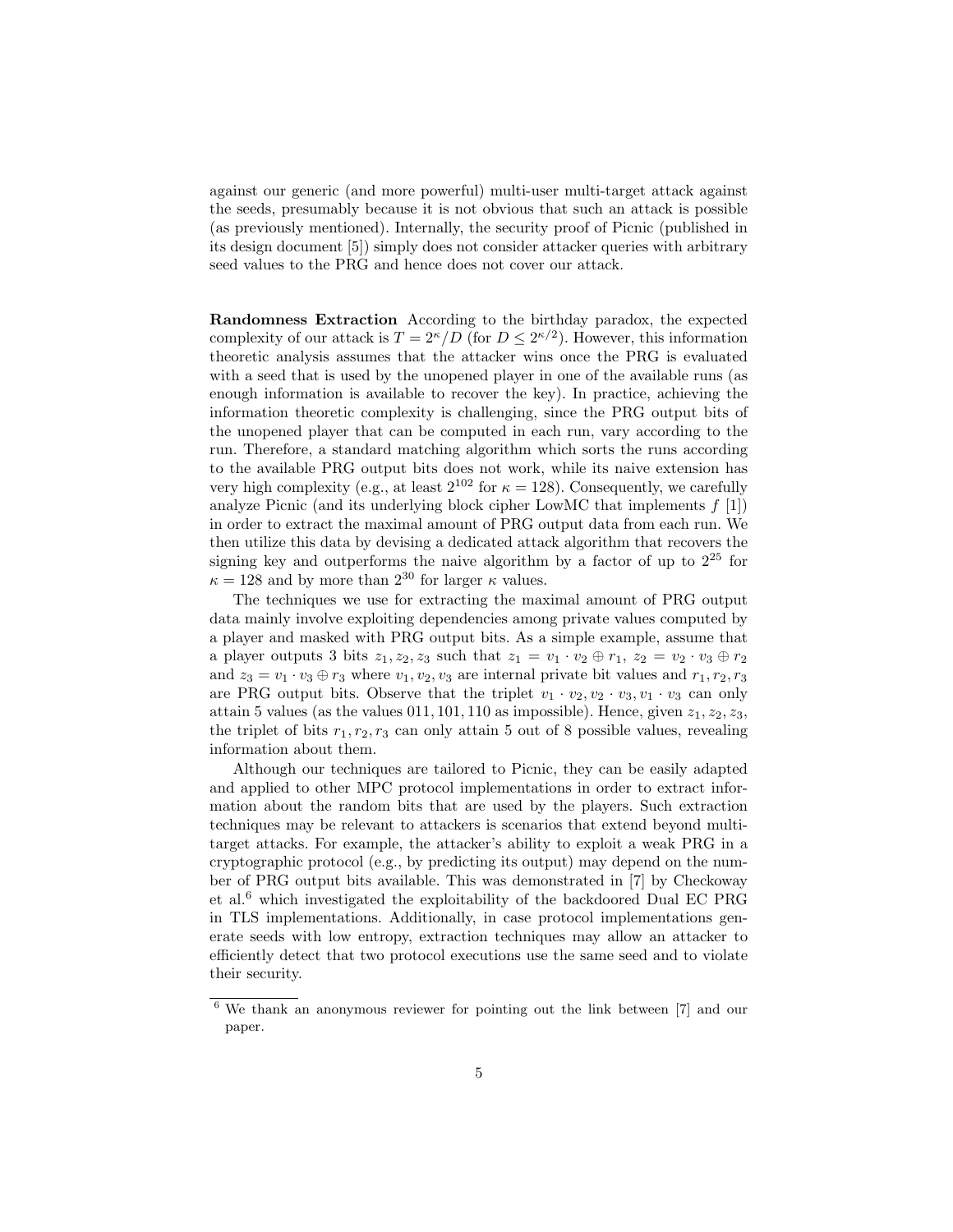Concrete Complexity of the Main Attack In terms of concrete complexity, we are interested in attacks that utilize at most  $2^{64}$  signatures. This is the limit set in NIST's Call for Proposals document [19] on the number of signatures produced per signing key.<sup>7</sup> For Picnic, each signature contains  $R \in \{219, 324, 438\}$  runs depending on the desired security level against classical attacks,  $\kappa \in \{128, 192, 256\}$ , respectively. The complexities of our main attack for each desired security level are summarized below.

- For  $\kappa = 128$ , we can reach the information theoretic complexity of  $T = 2<sup>\kappa</sup>/D$ up to  $D = 2^{42}$  (using about  $2^{35}$  signatures), and obtain  $T \approx 2^{128-42} = 2^{86}$ . When  $2^{64}$  signatures are available, we can recover a secret signing key with complexity of about  $2^{77}$ .
- For  $\kappa = 192$ , we achieve the information theoretic complexity  $T = 2^{\kappa}/D$  for almost all  $D \leq 324 \cdot 2^{64} \approx 2^{72}$ . The best complexity is  $T = 2^{124}$ , obtained for  $D = 2^{72}$ .
- For  $\kappa = 256$ , we achieve the information theoretic complexity  $T = 2^{\kappa}/D$  for all  $D \le 438 \cdot 2^{64}$ .

Seed Collision Attack Interestingly, for  $\kappa = 128$ , we can reach the information theoretic complexity for the specific case of  $D = 2^{64}$  (i.e. utilizing about 2<sup>57</sup> signatures) using another attack, given that all the available signatures are produced with the same signing key.<sup>8</sup> While the attack resembles a single-user multi-target attack, it is not a classical multi-target attack in the sense that the attacker does not guess any key material (such as PRG seeds). Instead, the attacker waits for a specific seed collision event (in which two different runs use the same PRG seed for the unopened player) to occur on the observed data. Once the event is detected, the user's signing key can be efficiently recovered using the known PRG output bits of the unopened player in both runs. The attack can be extended (with a limited range of parameters) to recover the signing key of one out of many users, e.g., if the attacker collects  $2^{64}$  signatures  $(D \approx 2^{71})$ , produced with up to  $2^{14}$  private keys.

Multi-Target Attacks on Additional Cryptosystems Our multi-target attack is, in fact, an attack on the ZKB++ protocol, as well as the previous ZKBoo protocol. Therefore, the attack also carries over to additional cryptosystems that were built using these protocols. This includes the ring-signature and additional constructions of  $[4, 8]$ , whose implementations are based in  $ZKB++$ .

We further analyze in this paper a recently proposed protocol due to Katz, Kolesnikov and Wang [13] (KKW), which was presented at ACM CCS 2018. The KKW protocol describes a new way to instantiate the MPC-in-the-head approach, yielding shorter proofs compared to ZKB++. Interestingly, the KKW

<sup>7</sup> As the attacker may acquire signatures produced with various signing keys, our model is somewhat more restrictive than NIST's.

<sup>&</sup>lt;sup>8</sup> The attack can also be applied to  $\kappa \in \{192, 256\}$ , but it requires significantly more than  $2^{64}$  signatures.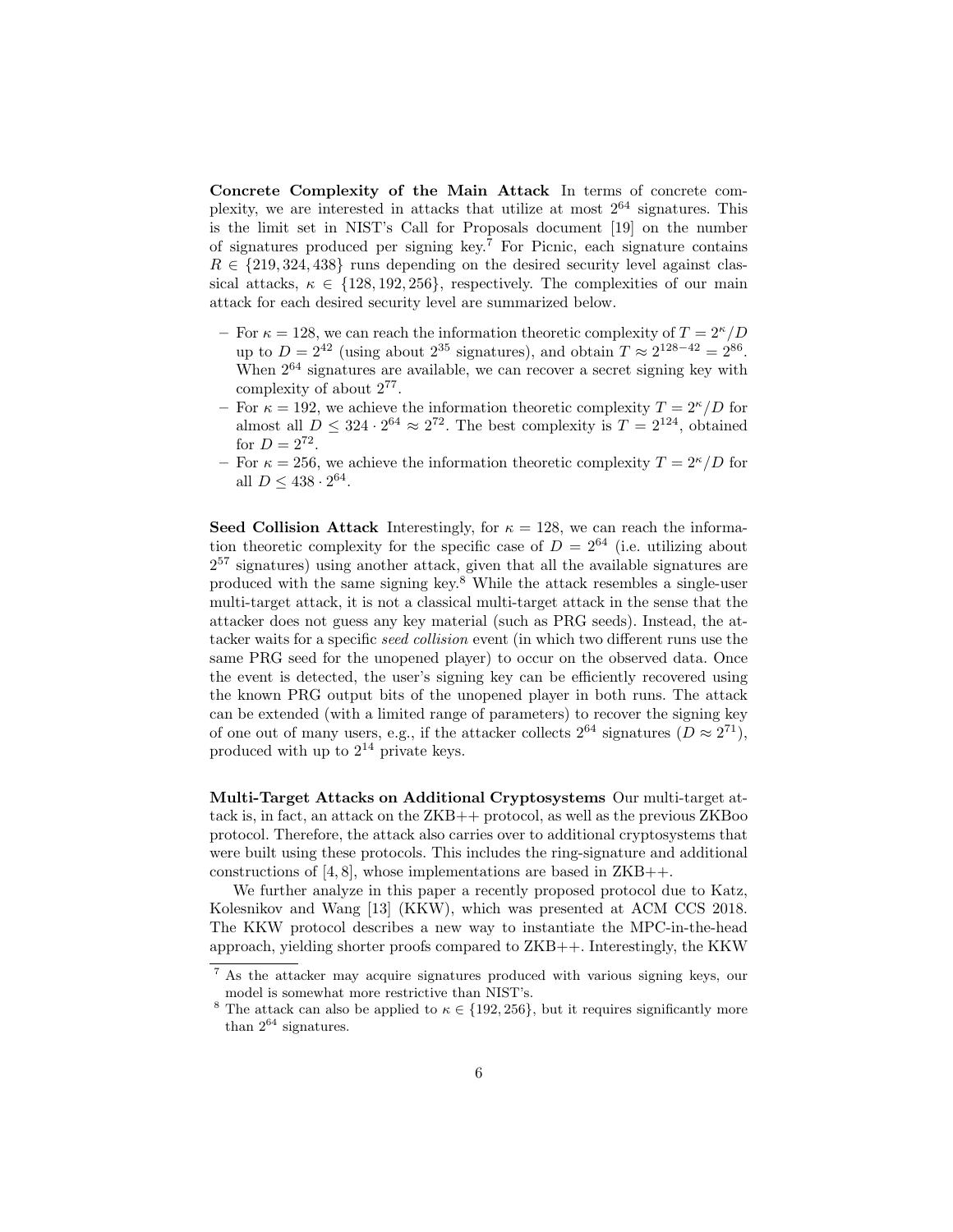protocol is vulnerable to a multi-target attack which is similar to our main attack on Picnic (and ZKB++).

In the penultimate section of the paper, we describe multi-target attacks on additional cryptosystems, which are made possible due to several design optimizations (mostly for MPC protocols). Unlike the case of Picnic, these multitarget attacks are standard and their descriptions only requires a very high-level understanding of the cryptosystems. Yet, the aim of this section is to show that some common optimizations do not come without a cost, which needs to be considered in cryptosystems that are designed for practical use.

Picnic 2.0 We notified the Picnic designers about the attack and they confirmed our findings. The weakness is addressed in the Picnic 2.0 version [5] by appending an additional salt to each signature. The salt is carefully used in generating the pseudo-random bits of each player in each run, such that multi-target attacks are mitigated. We further note that Picnic 2.0 added additional instances that use the KKW protocol, while in this paper we describe and analyze Picnic 1.0 which only uses ZKB++.

Paper Organization The rest of this paper is organized as follows. In Section 2 we describe Picnic and its building blocks, while in Section 3 we partially summarize the KKW protocol. Next, in Section 4, we outline the main steps of our multi-target attacks on Picnic and the KKW protocol. In Section 5, we elaborate on our main multi-target attack on Picnic, while our seed collision attack is described in Section 6. Finally, we describe multi-target attacks on additional cryptosystems in Section 7 and conclude in Section 8.

## 2 ZKBoo, ZKB++ and Picnic

ZKBoo is a ZK protocol described in [10]. An optimized variant of ZKBoo (called  $ZKB++$ ) was later described in [6], which used it to construct the Picnic signature scheme. In this section, we give a brief overview of these constructions.

#### 2.1 Overview of ZKBoo

The goal ZKBoo is to prove knowledge of a witness for a relation  $Re := \{(x, y), f(x) =$  $y$ , where y is public and x is kept private. For example, given a 256-bit string y, we aim to prove knowledge of a preimage of  $y$  under SHA-256, namely, a string x such that  $y = SHA-256(x)$ .

ZKBoo employs the MPC-in-the-head paradigm of Ishai et al. [12], that we now outline very briefly. It uses some MPC protocol that implements f on input shares of the secret witness x. The prover simulates the MPC protocol "in the head" and commits to the state and transcripts of all players. The verifier then "corrupts" a random subset of the simulated players by requesting to see their complete states. The verifier checks that the computation was done correctly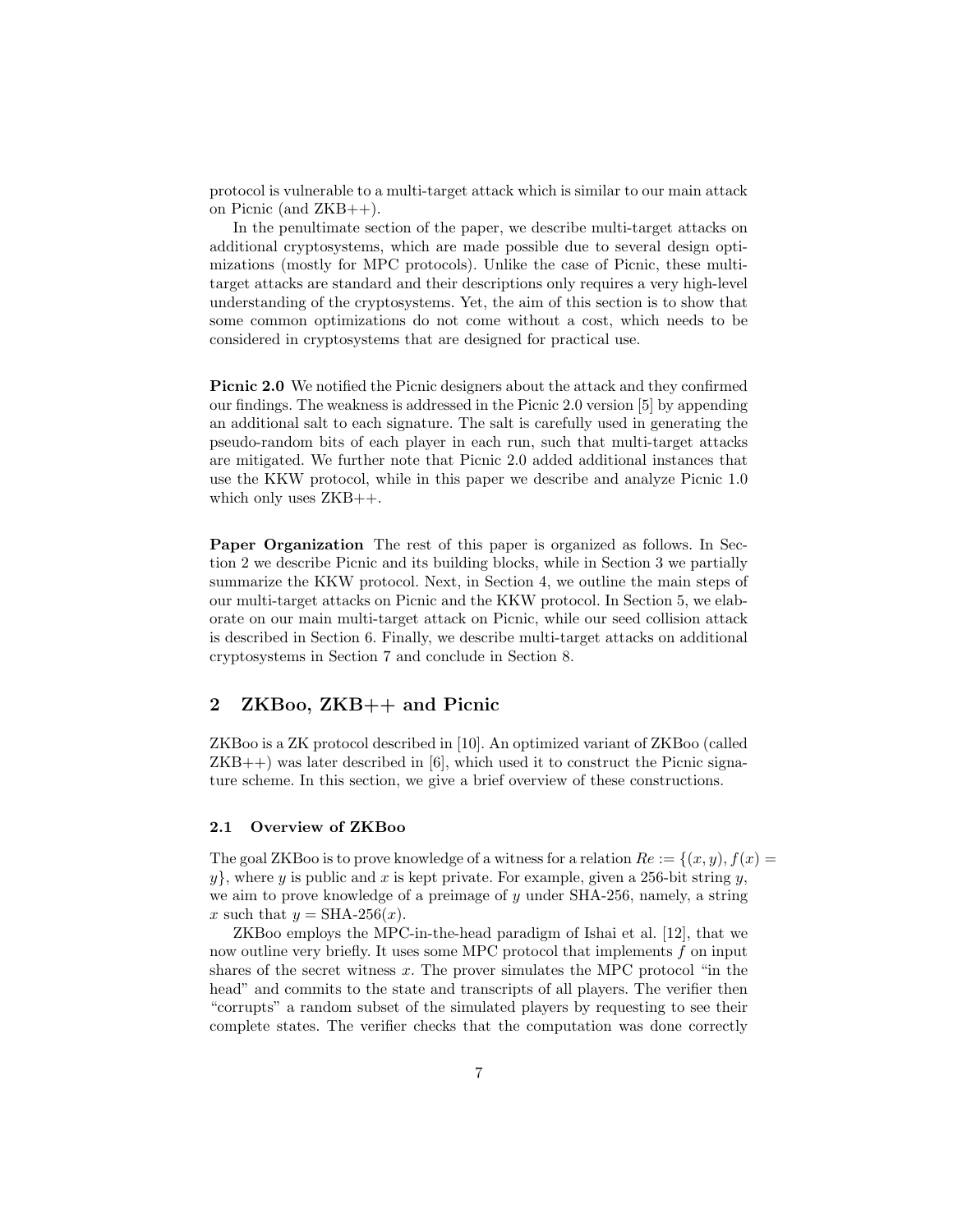from the perspective of the corrupted players, obtaining some assurance that the output is correct and the prover knows  $x$ . Iterating this procedure many times gives the verifier high assurance.

ZKBoo improves upon the practical efficiency of the MPC-in-the-head approach by replacing the MPC with a circuit decomposition, which does not necessarily need to satisfy classical MPC protocol properties. The circuit decompositions in ZKBoo involves 3 players. Given a circuit  $\phi$  that computes f, it defines the following functions.

- Share: splits the input  $x$  into 3 shares.
- $-$  Output<sub>*i*∈{1,2,3}</sub>: takes as input all of the input shares and some randomness and produces an output share for each of the players.
- Reconstruct: takes as input the three output shares and reconstructs the circuit's final output.

The circuit decomposition should satisfy the correctness property which means that its execution on input x must yield  $f(x)$ . It must further satisfy the 2privacy property which requires that revealing the views (i.e., the values of the intermediate computation states) of any two players does not leak information about the witness x.

Given a circuit decomposition for  $\phi$ , the ZKBoo protocol is a  $\Sigma$ -protocol for languages of the form  $L := \{y | \exists x : y = \phi(x)\}\.$  As outlined below, it gives a noninteractive ZK proof of knowledge system for the relation using the Fiat-Shamir transform [9].

The computation  $\phi(x)$  using the decomposition is a randomized algorithm called a run. As indicated above, in each run, each player  $P_{i\in\{1,2,3\}}$  uses some (pseudo) random bits, generated by random seeds  $k_1, k_2, k_3$ , respectively. For a parameter  $R$  that determines the total number of runs, a proof is constructed as below.

- 1. For each run  $i \in [1, R]$ :
	- (a) Sample  $k_1^{(i)}$ ,  $k_2^{(i)}$ ,  $k_3^{(i)}$  and compute run *i* using the circuit decomposition outlined above.
	- (b) For each player  $P_1^{(i)}, P_2^{(i)}, P_3^{(i)}$ , compute a commitment to its view during the run. The commitment for each player is computed by applying a hash function (modeled as a random oracle) to the player's view and additional randomness.
- 2. Using the Fiat-Shamir transform, send the  $3R$  commitments and output shares of each player in all runs to a random oracle (implemented as a hash function).
- 3. Interpret the output of the random oracle as a challenge  $\{e^{(i)}\}_{i=1}^R$ . For each run  $i \in [1, R]$ , the challenge element  $e^{(i)} \in \{1, 2, 3\}$  specifies to open the views of the two players  $P_{\text{e}(i)}^{(i)}$  $P_{e^{(i)}}^{(i)}, P_{e^{(i)}+1}^{(i)}$  (where  $3+1=1$ ).
- 4. The proof contains for each run  $i \in [1, R]$ :

– The commitments and output shares of all 3 players.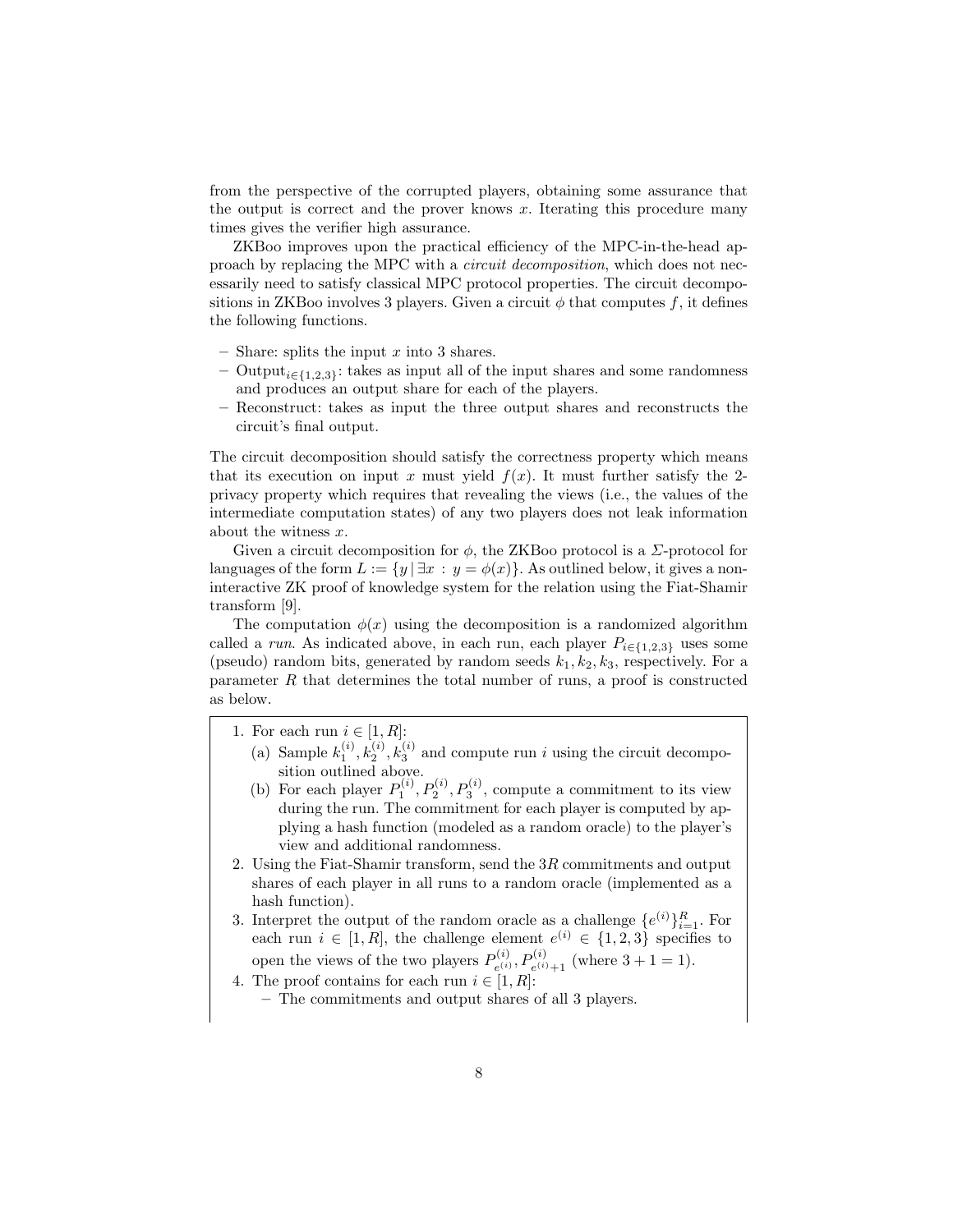- The two views and commitment openings (i.e., additional randomness) of the players  $P_{\rho(i)}^{(i)}$  $P_{e^{(i)}}^{(i)}, P_{e^{(i)}+1}^{(i)},$  indicated by the challenge.
- The values  $k_{\text{e}i}^{(i)}$  $\overset{(i)}{e^{(i)}}, k^{(i)}_{e^{(i)}+1}.$  Namely, the random seeds used by the two players whose views are opened.

Due to the 2-privacy property, opening two views for each run does not leak information about the witness. The number of runs,  $R$ , is chosen to achieve negligible soundness error, i.e., it should be infeasible for the prover to cheat without getting caught in at least one of the runs. More specifically, in order to achieve soundness error of  $2^{-\kappa}$ , we set  $R = \lceil \kappa (\log_2 3 - 1)^{-1} \rceil$ .

The verifier checks that: (1) for each run, the output shares of the three views reconstruct to  $y$ , (2) for each run, each of the two open views was computed correctly and their commitment openings are valid, and (3) the challenge was computed correctly,

In the following, we describe Step 1.(a) in the above ZKBoo protocol in more detail.

#### 2.2 (2, 3)-Function Decomposition

ZKBoo uses the following circuit decomposition.

**Definition 1.** Let f be a function that is computed by an N-gate circuit  $\phi$ such that  $f(x) = \phi(x) = y$ , and let  $\kappa$  be the security parameter. Let  $k_1, k_2, k_3$ be seeds chosen uniformly at random from  $\{0,1\}^{\kappa}$ , corresponding to players  $P_1, P_2, P_3$ , respectively. A (2,3)-decomposition of  $\phi$  is a tuple of algorithms  $\mathcal{D} =$ (Share, Update, Output, Reconstruct):

- $-$  (view<sup>{0}</sup>, view<sub>2</sub><sup>(0}</sup>, view<sub>3</sub><sup>(0}</sup>) ← Share(*x*, *k*<sub>1</sub>, *k*<sub>2</sub>, *k*<sub>3</sub>) On input of the secret value x and random seeds, outputs the initial views for each player containing the secret share  $x_i$  of x.
- $-$  view $_i^{(j+1)} \leftarrow \text{Update}(view_i^{(j)},view_{i+1}^{(j)}, k_i, k_{i+1})$

On input of the views  $view_i^{(j)}$ ,  $view_{i+1}^{(j)}$  and random seeds  $k_i, k_{i+1}$ , computes wire values for the next gate and returns the updated view view $i^{(j+1)}$ .

- $y_i \leftarrow \text{Output}(view_i^{(N)})$ On input of the final view view $_{i}^{(N)}$ , returns the output share  $y_i$ .
- $y \leftarrow$  Reconstruct $(y_1, y_2, y_3)$ On input of output shares  $y_i$ , reconstructs and returns y.

In order to compute a run for the computation  $\phi(x)$  using the decomposition D defined above, the prover executes the steps detailed below.

1. Choose the seeds  $k_1, k_2, k_3$  uniformly at random from  $\{0, 1\}^{\kappa}$ . 2.  $(\text{view}_1^{(0)}, \text{view}_2^{(0)}, \text{view}_3^{(0)}) \leftarrow \text{Share}(x, k_1, k_2, k_3)$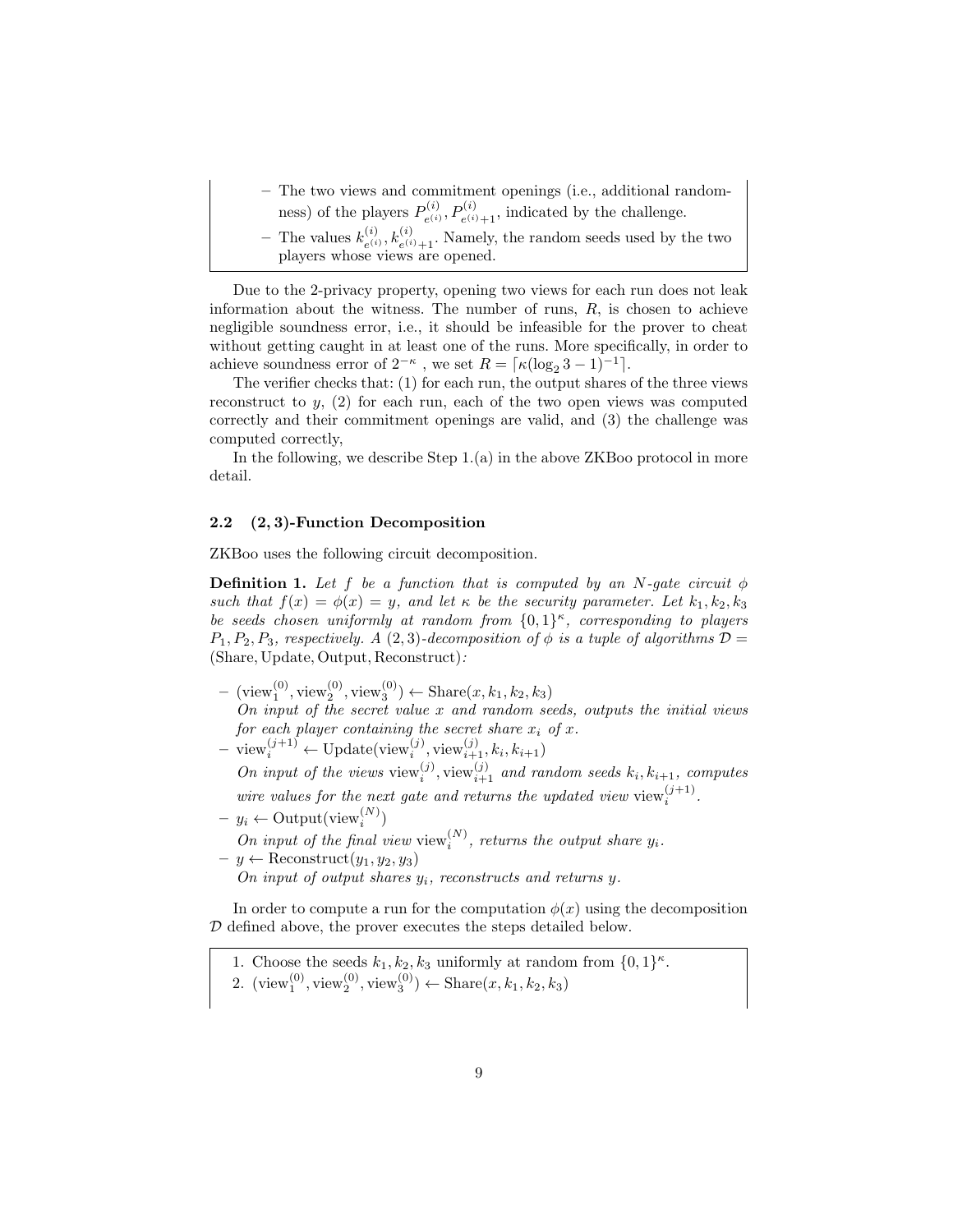3. For each of the three views, call the Update function successively for every gate in the circuit:

$$
view_i^{(j+1)} \leftarrow Update(view_i^{(j)},view_{i+1}^{(j)}, k_i, k_{i+1}),
$$

for  $i \in \{1, 2, 3\}, \, j \in [1, N].$ 

4. From the final views, compute the output share of each view:

$$
y_i \leftarrow \text{Output}(view_i^{(N)}),
$$

for  $i \in \{1, 2, 3\}.$ 5.  $y \leftarrow \text{Reconstruct}(y_1, y_2, y_3)$ 

The correctness property requires that the output y above satisfies  $y = \phi(x)$ . The 2-privacy property requires that revealing the views of any two players reveals nothing about  $x$ .

#### 2.3 The ZKBoo (2, 3)-Function Decomposition

The ZKBoo protocol works over some finite ring  $\mathbb{R}$ . Let  $f : \mathbb{R}^m \to \mathbb{R}^\ell$  be a function and  $\phi$  an arithmetic circuit realizing f with N gates that include addition by constant, multiplication by constant, binary addition and binary multiplication gates. The  $(2, 3)$ -decomposition of  $\phi$  in ZKBoo is a *linear decomposition*: denote by  $w_k$  the value of the k'th wire of  $\phi$ . Then, each party  $P_i$  has a corresponding wire value  $w_k^{(i)}$  $\kappa$ <sup>(i)</sup>. The linear decomposition maintains the invariant that for all wires,  $w_k = w_k^{(1)} + w_k^{(2)} + w_k^{(3)}$  $\binom{3}{k}$ . In detail, the  $(2, 3)$ -decomposition is defined using the following tuple of algorithms:

- Share $(x, k_1, k_2, k_3)$ : Samples uniform  $x_1, x_2 \in \mathbb{R}^m$  and computes  $x_3$  such that  $x_1 + x_2 + x_3 = x$  (or  $x_3 = x - x_1 - x_2$ ). Returns views containing  $x_1, x_2, x_3$ .
- Update(view $_i^{(j)}$ , view $_{i+1}^{(j)}$ ,  $k_i$ ,  $k_{i+1}$ ): Computes  $P_i$ 's view of the output wire of gate  $g_j$  and appends it to the view. For the k'th wire  $w_k$  (where  $w_k^{(i)}$ )  $k^{(i)}$  denotes  $P_i$ 's view for the wire), the update operation is defined as follows:

Addition by constant:  $(w_b = w_a + d)$ :  $w_b^{(i)} = w_a^{(i)} + d$  if  $i = 1$  and  $w_b^{(i)} = w_a^{(i)}$ , otherwise.

Multiplication by constant:  $(w_b = w_a \cdot d)$ :  $w_b^{(i)} = w_a^{(i)} \cdot d$ .  $\textbf{Binary addition: } (w_c = w_a + w_b): \, w_c^{(i)} = w_a^{(i)} + w_b^{(i)}$  $\stackrel{(i)}{b}$ . Binary multiplication:  $(w_c = w_a \cdot w_b)$ :

$$
w_c^{(i)} = (w_a^{(i)} \cdot w_b^{(i)}) + (w_a^{(i+1)} \cdot w_b^{(i)}) + (w_a^{(i)} \cdot w_b^{(i+1)}) + R_i(c) - R_{i+1}(c),
$$

where  $R_i(c)$  is the c'th output of a pseudorandom generator (PRG) seeded with  $k_i$ .

- Output(view<sub>i</sub><sup>(N)</sup>): Returns the output wires of view, view<sub>i</sub><sup>(N)</sup>.
- Reconstruct $(y_1, y_2, y_3)$ : Returns  $y = y_1 + y_2 + y_3$ .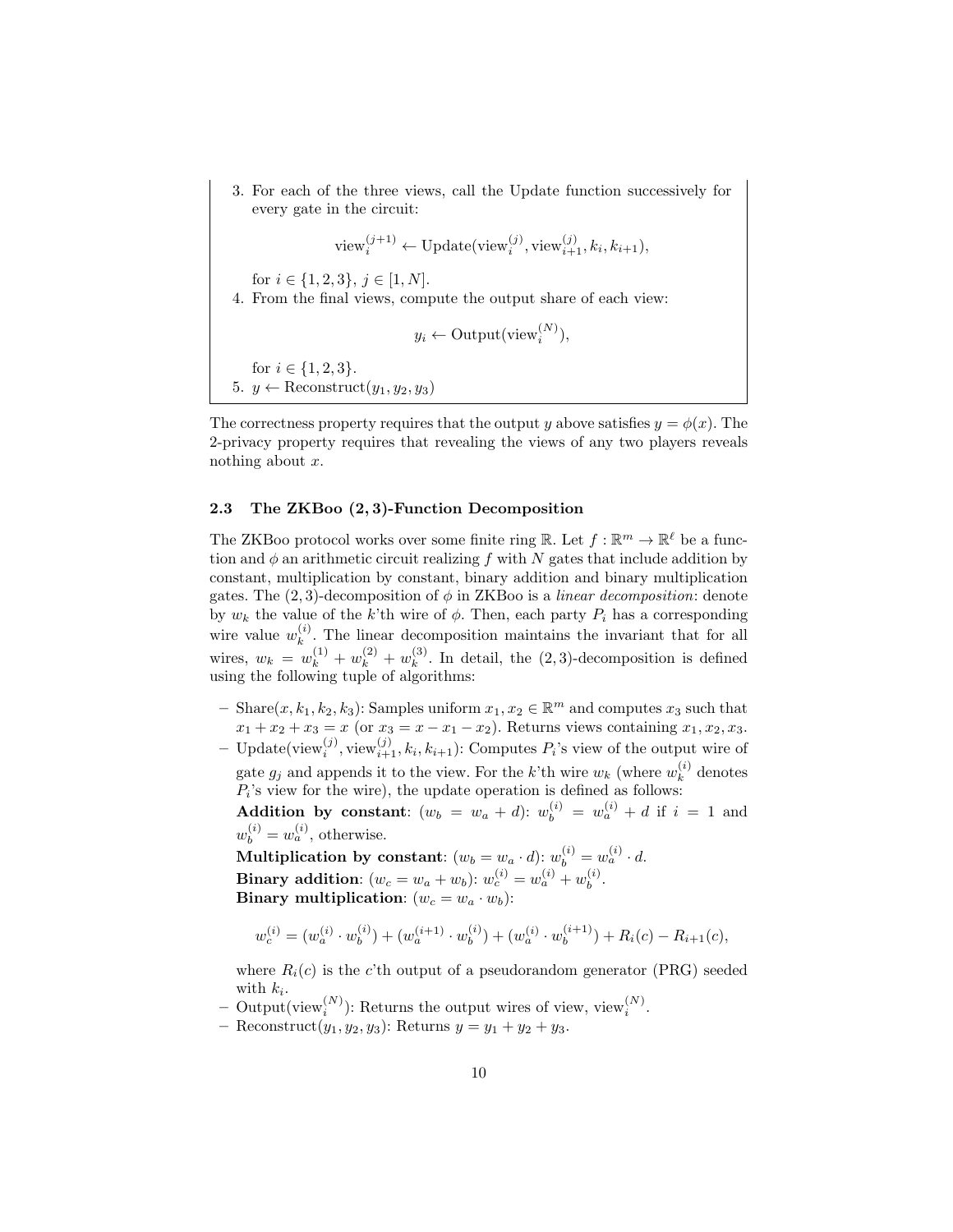It is easy to verify that the decomposition maintains the invariant  $w_k = w_k^{(1)} +$  $w_k^{(2)} + w_k^{(3)}$  $\binom{S}{k}$  for all wires, which implies that it is correct. Note that  $P_i$  can compute all gate types locally with the exception of binary multiplication gates which require inputs from  $P_{i+1}$ .

Serializing the Views It is sufficient for the prover to include in the proof only the wire values of the gates that require non-local computations (namely, the binary multiplication gates). The verifier can recompute these omitted parts of the view by local computations (i.e., they do not need to be serialized). In ZKBoo, a serialized view includes: (1) the input share, (2) output wire values for binary multiplication gates, and (3) the output share.

#### 2.4 ZKB++

ZKB++ is an improved version of ZKBoo, obtained using several optimizations which reduce the proof size to less than a half. In general, these optimizations mainly show that some values included in the ZKBoo proof (as outlined above) can be directly computed by the verifier and hence can be omitted in the proof of ZKB++. In our context, most of these optimization are not very relevant as the attacker (verifier) has access to all data included in the original ZKBoo proof (since it is either directly included in the shorter ZKB++ proof, or can be easily computed from it).

The only optimization that is directly exploited in our attack involves the Share function: instead of uniformly sampling the input shares  $x_1, x_2$ , the Share function of ZKB++ uses pseudo-random shares for the first 2 players, generated by PRG invocations seeded with the corresponding player's random seed  $(k_1 \text{ or } k_2)$  $k_2$ ). Since the random seeds of two players are revealed in the proof, the verifier can compute some of the shares (the ones of the first two players whose seeds are revealed) using the known seeds and they do not have to be included in the proof.

#### 2.5 The Picnic Signature Scheme

The Picnic signature scheme is based on the ZKB++ protocol, where the input to the hash function that computes the challenge also includes the message  $m$  to be signed (in addition to the  $3R$  commitments and output shares of each player, which are input to the hash function in  $ZKB++$ ).<sup>9</sup>

In order to define the statement to be proved by the signer, Picnic uses a block cipher, Enc. In the classical setting (on which we focus in this paper), the block size of the block cipher and its key size in bits are both equal to the security parameter  $\kappa$ .

During key generation, the signer chooses a plaintext  $p$  and a key  $x$  for the block cipher uniformly at random from  $\{0,1\}^{\kappa}$ , encrypts the plaintext using

<sup>&</sup>lt;sup>9</sup> In the NIST submission, the public key is hashed as well.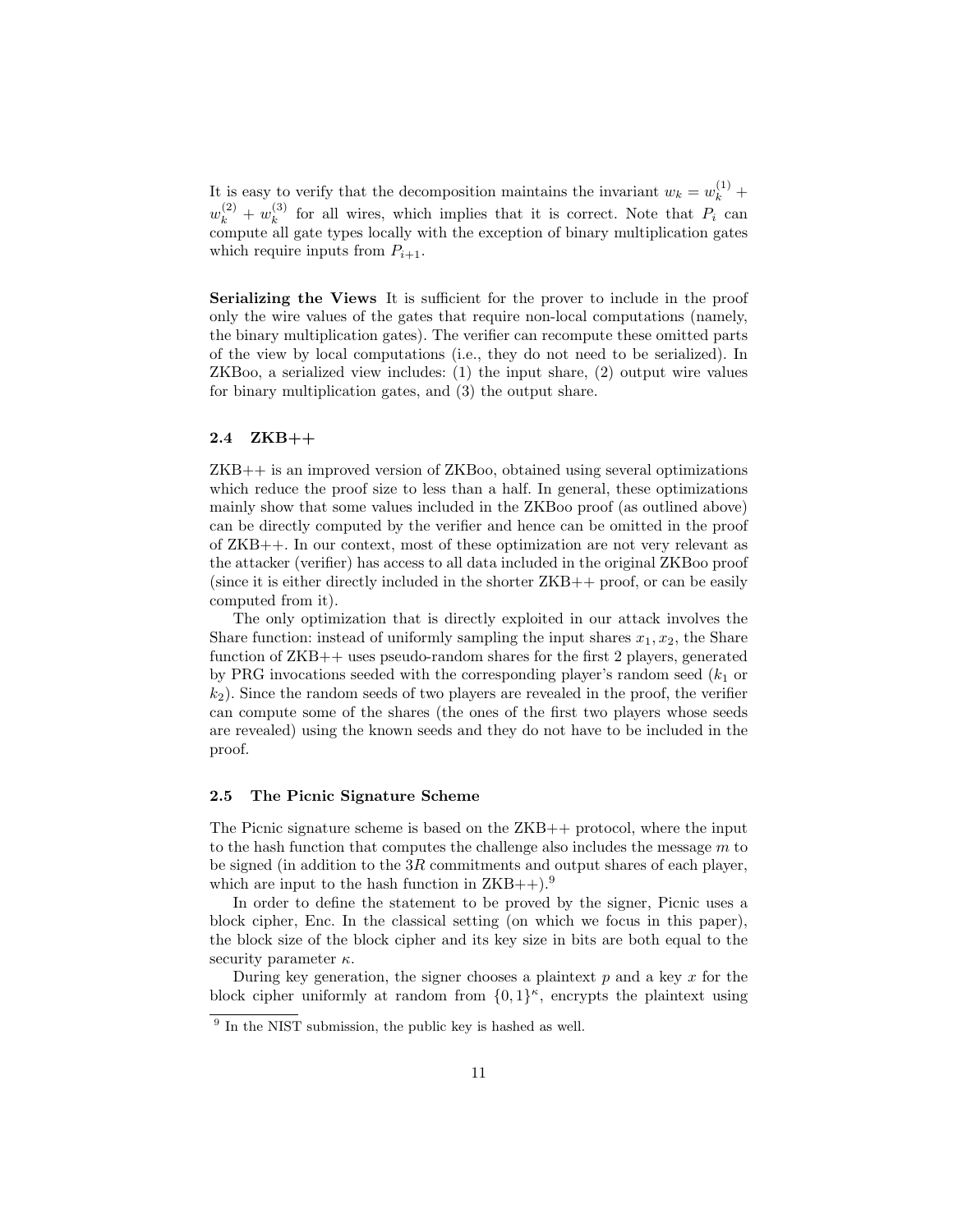the key and obtains the ciphertext y (of length  $\kappa$  bits). The public key is the plaintext-ciphertext pair  $(p, y)$  and the private signing key is the pair  $(x, p)$  (i.e., the chosen block cipher key and plaintext).

During signing, the signer proves knowledge of the key  $x$ , which encrypts  $p$ to y. Namely, Picnic uses  $ZKB++$  in order to prove knowledge of a witness for the relation  $Re := \{((p, y), x), Enc_x(p) = y\}$ , where  $Enc_x(p)$  is the block cipher encryption of plaintext  $p$  with of the key  $x$ .

The specific block cipher used by Picnic is LowMC [1], implemented using a Boolean circuit. LowMC is an iterative block cipher that employs a certain number of encryption rounds to its input. The most relevant components of LowMC for this paper are its identical  $3 \times 3$  Sboxes (all the other operations are linear over  $GF(2)$ ). Each LowMC round applies a certain number of Sboxes in parallel to the encryption state. In all LowMC variants used in Picnic, 10 parallel Sboxes are applied in a round. The algebraic normal form of an Sbox is given as

$$
S(w_{a_1}, w_{a_2}, w_{a_3}) =
$$

$$
(w_{a_1} \oplus (w_{a_2} \cdot w_{a_3}), w_{a_1} \oplus w_{a_2} \oplus (w_{a_1} \cdot w_{a_3}), w_{a_1} \oplus w_{a_2} \oplus w_{a_3} \oplus (w_{a_1} \cdot w_{a_2})).
$$

$$
(1)
$$

In particular, the Sbox employs 3 non-linear AND operations

 $w_{a_2} \cdot w_{a_3}, w_{a_1} \cdot w_{a_3}, w_{a_1} \cdot w_{a_2}$ 

in computing the 3 output bits, respectively.

Picnic defines a total of 6 instances depending on a desired security level and on whether they are intended to resist attacks by quantum computers. We focus on the instances that are deemed secure (only) against attacks by classical computers, whose parameters are given in Table 1. However, our attacks are applicable to all instances. Note that all LowMC instances have at least 200

| Instance                 | $\kappa$ LowMC rounds Sboxes\round |    | <b>PRG</b>                                           | R. |
|--------------------------|------------------------------------|----|------------------------------------------------------|----|
| $ $ picnic-L1-FS $ 128 $ | 20                                 |    | SHAKE128 219                                         |    |
| $ $ picnic-L3-FS $ 192 $ | 30                                 | 10 | $\left  \right.$ SHAKE256 $\left  324 \right\rangle$ |    |
| $ $ picnic-L5-FS $ 256 $ | 38                                 | 10 | SHAKE256 438                                         |    |

Table 1. Picnic Instances (for classical security)

Sboxes, where each Sbox employs 3 AND operations. Since evaluating an AND operation in Picnic requires a PRG output bit from each player, then each player computes at least  $200 \cdot 3 = 600$  PRG output bits during a run.

## 3 The KKW Protocol [13]

In this section we give a very brief overview of the KKW protocol [13], focusing on details relevant for the paper.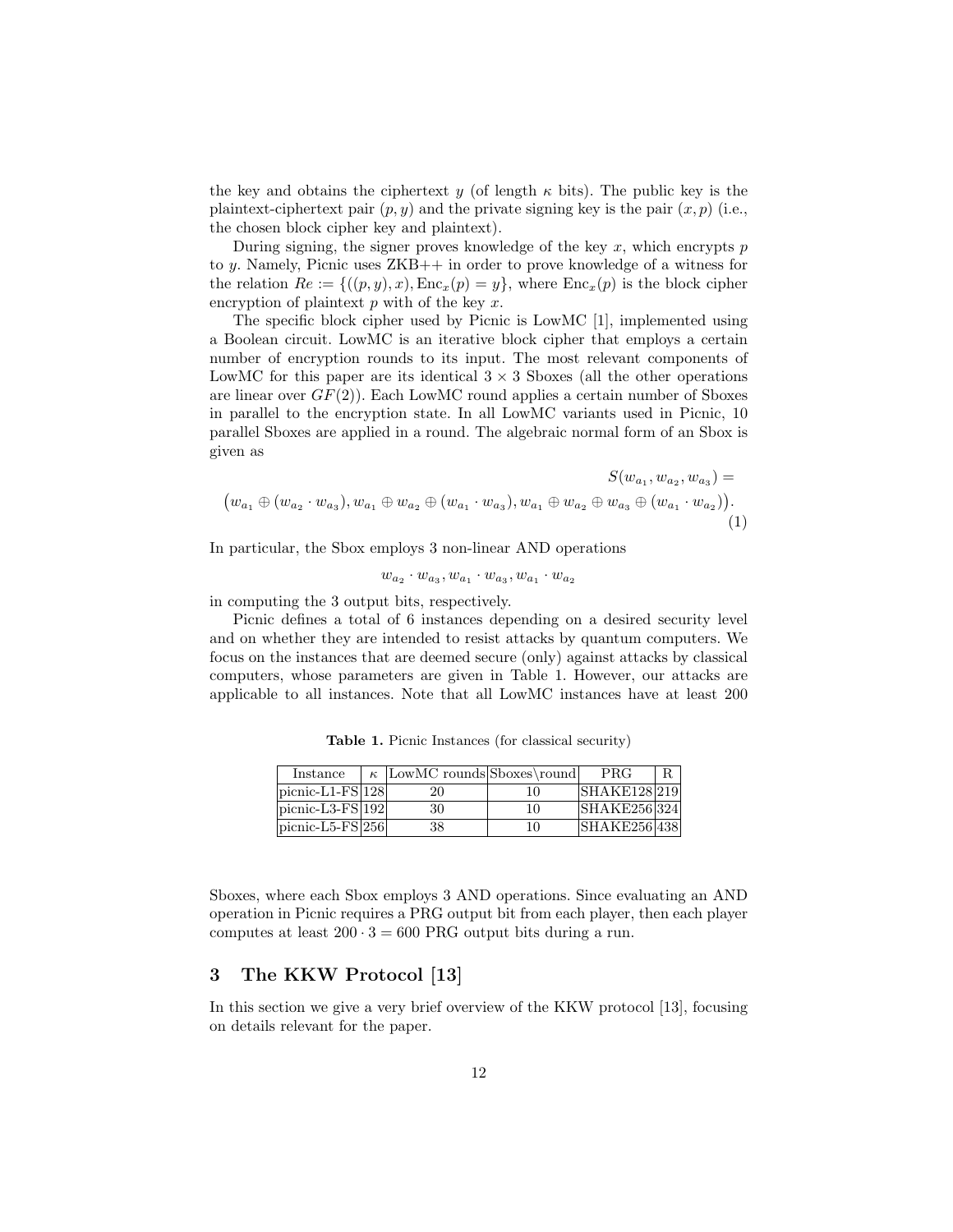The KKW protocol describes a new way to instantiate the MPC-in-the-head approach which leads to shorter proofs compared to ZKB++. The main idea is to instantiate the MPC protocol in the preprocessing model, which makes it possible to use protocols designed for a large number of players with small communication complexity (which translates to small proofs in the ZK proof protocol) and low soundness error per protocol execution (i.e., run). In the following, we only partially summarize the details of KKW's MPC protocol and refer the reader to the original paper [13] for more details about the full protocol.

The KKW MPC protocol involves  $n$  players that compute a Boolean circuit on the secret input  $x$ . The privacy property of the protocol assures that revealing the states and randomness of  $n - 1$  (all-but-one) players reveals nothing about the secret input  $x$ . The protocol maintains the invariant that, for each wire in the circuit  $\alpha$ , the players hold an n-out-of-n XOR-based secret sharing of a random mask  $\lambda_{\alpha}$ , denoted by  $[\lambda_{\alpha}]$ , along with the public masked value of the wire  $\hat{z}_{\alpha} = z_{\alpha} \oplus \lambda_{\alpha}$  on the input x.

During the preprocessing phase, shares are distributed among the players as follows. For each wire  $\alpha$  that is either an input wire of the circuit or the output wire of an AND gate, the players are given  $|\lambda_{\alpha}|$ , where  $\lambda_{\alpha} \in \{0,1\}$  is uniform. For an XOR gate with input wires  $\alpha, \beta$  and output wire  $\gamma$ , let  $\lambda_{\gamma} = \lambda_{\alpha} \oplus \lambda_{\beta}$  (the players can compute  $[\lambda_{\gamma}]$  locally). Finally, for each AND gate with input wires  $\alpha, \beta$ , the players are given  $[\lambda_{a,b}]$ , where  $\lambda_{\alpha,\beta} = \lambda_{\alpha} \cdot \lambda_{\beta}$ .

The uniform shares of  $\{\lambda_{\alpha}\}\$ are generated by each player  $P_i$  by applying a PRG to its short input seed  $k_i \in \{0,1\}^{\kappa}$  (where  $\kappa$  is the claimed security level). Then, each  $\{\lambda_{\alpha}\}\$ is defined implicitly by these shares. The shares of each  $\{\lambda_{a,b}\}\$ are also generated this way, but the final shares of  $P_n$  are constrained by the values of  $\{\lambda_{\alpha}\}.$  Therefore,  $P_n$  is given additional  $|C|$  "correction bits" (where |C| is the number of AND gates in the circuit) that determine its share of  $\{\lambda_{\alpha}\}\$ for each AND gate.

In the online phase, the players are given a masked value  $\hat{z}_{\alpha}$  for each input wire  $\alpha$ . The players inductively compute  $\hat{z}_{\alpha}$  for all wires in the circuit. The full details of the online protocol are given in [13]. We remark that when used to instantiate MPC-in-the-head, an unopened player  $i \in [1, n]$  is selected, while the views of the remaining  $n - 1$  players are opened. For each player this involves revealing its secret seed, while for  $P_n$  this additionally involves revealing the auxiliary  $|C|$  correction bits.

## 4 Multi-Target Attacks on Zero-Knowledge Protocols

#### 4.1 Outline of the Attacks

In this section we give a general overview of our multi-target attacks on the KKW protocol and Picnic. We assume that the attacker has access to  $D = 2<sup>d</sup>$  runs of the underlying MPC-in-the-head protocol (generated by a single of by multiple users). In each run, the views of all-but-one player are opened, along with their randomness. We refer to the player whose view is not opened as the unopened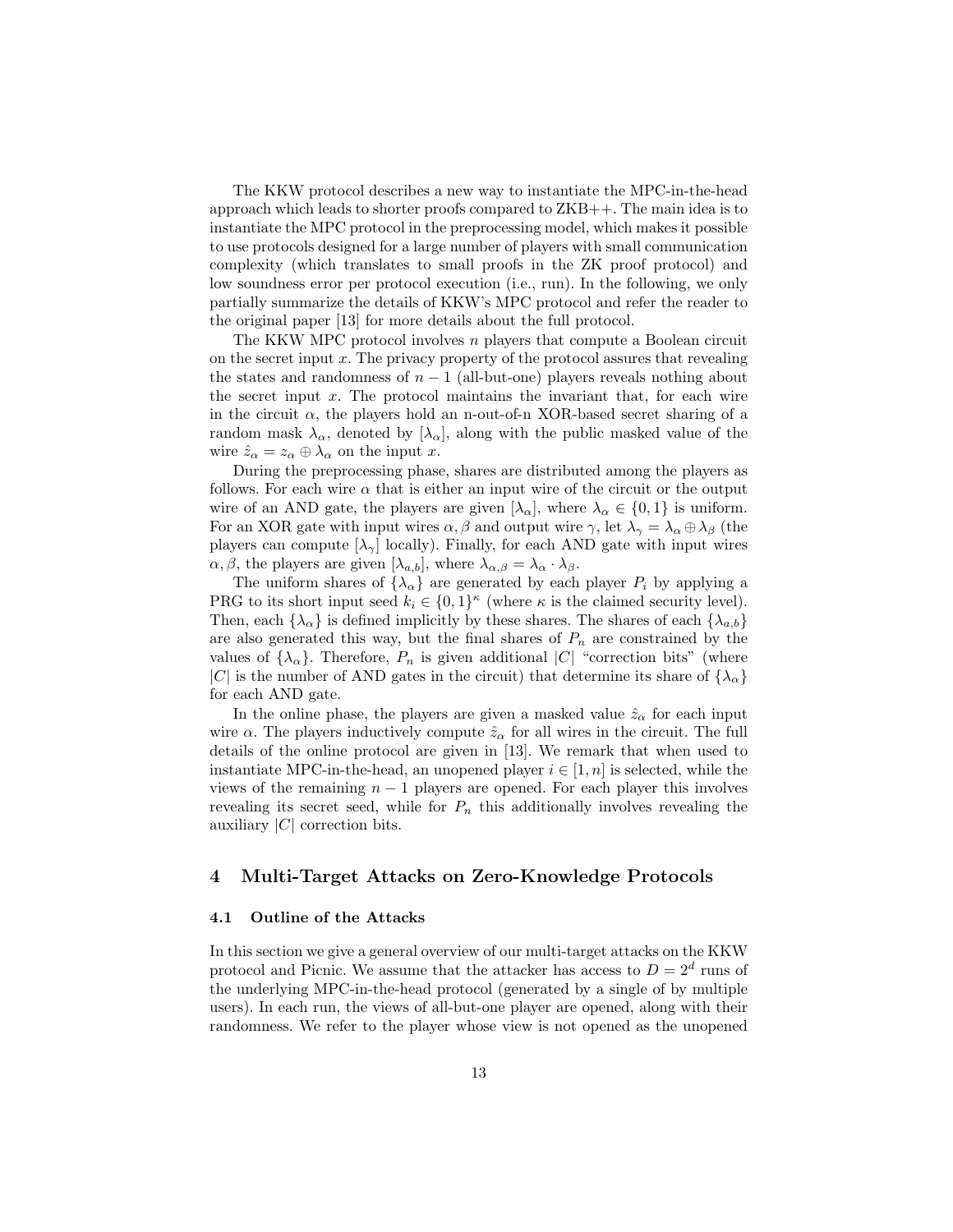player. The randomness used by each player is generated by a PRG initialized with a seed of length  $\kappa$  bits, where  $\kappa$  is the claimed security level against classical attack algorithms. A crucial assumption required for the multi-target attacks is that for each run, the attacker can extract a string of bits output by the PRG of the unopened player.

Below, we provide a very rough outline of the steps of the multi-user multitarget attack and its analysis in the setting described above.

- 1. For each run  $r \in [1, 2^d]$ , extract a string of bits  $b_r$  that are output by the PRG of the unopened player, and store  $b_r$  along with run  $r$ .
- 2. For each PRG seed  $k \in [1, 2^{\kappa-d}]$ ,<sup>a</sup> derive a corresponding PRG output string  $b'_k$  using the seed k, and compare with the  $2^d$  stored strings  $b_r$ .
- 3. For each matching pair  $r, k$  such that  $b_r = b'_k$ , compute and output the corresponding secret witness  $x$ .

<sup>a</sup> The seed values can be selected arbitrarily.

After trying  $2^{\kappa-d}$  random seeds to Step 2, according to the birthday paradox, the attacker will test a seed used in one of the  $2<sup>d</sup>$  runs with high probability (assuming that the players' seeds are selected uniformly at random). Given that in Step 1 the attacker can extract sufficiently many PRG output bits from each  $run<sub>10</sub>$ , then the expected number of matches will be (a small) constant. Finally, assuming that Step 3 can indeed be performed, the attacker will recover the secret witness for the corresponding run. In the information theoretic model assumed in the security analysis of Picnic and KKW, the complexity of the attack is  $2^{\kappa-d}$  invocations of the PRG (as long as  $d \leq \kappa/2$ ). However, in practice the computational complexity could be higher, depending on how efficiently the matching in Step 2 is performed.

Next, we describe each one of these steps for the KKW protocol. The dedicated attack on Picnic (detailed in Section 5) uses a variant of the attack above in order to optimize its complexity. In particular, for a range of parameter values, it filters out some of the  $2^d$  runs in the first step and keeps only those that satisfy a certain condition which allows more efficient matching in the second step.

#### 4.2 A Multi-Target Attack on the KKW protocol

We describe the step details of the multi-target attack on the KKW protocol. In contrast to our analysis of Picnic, we will not calculate the concrete (computational) complexity of the attack. In particular, we will reduce the second step of the attack to a known problem, but will not analyze the known algorithms for this problem in order to determine the best one for a given set of parameters.

<sup>&</sup>lt;sup>10</sup> In general,  $\kappa$  bits are sufficient to uniquely determine the key on average. However, even if several candidate keys are recovered, they can be filtered against the public key.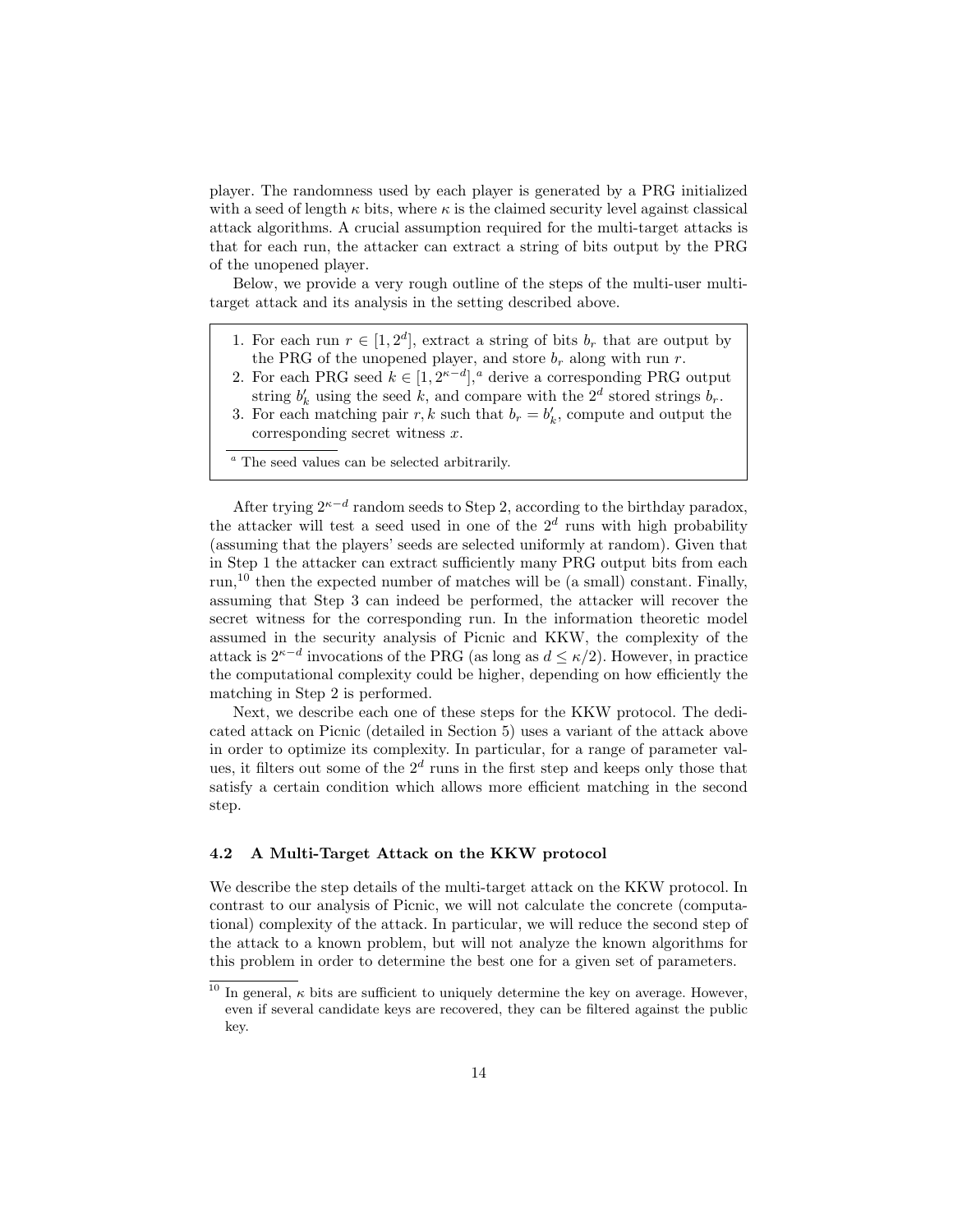Step 1: Deriving PRG Output of the Unopened Player We focus on the additive secret sharing of  $\lambda_{a,b} = \lambda_a \cdot \lambda_b$ . We assume that the view of  $P_i$  is unopened for  $i \neq n$ , hence the attacker has all shares of  $\lambda_{a,b}$ , except for the i'th share that is computed using a PRG applied to the seed of unopened  $P_i$ . Observe that  $\lambda_{a,b} = \lambda_a \cdot \lambda_b$  is not uniform, as it is equal to 0 with probability 3/4. Consequently, the attacker can compute a guess for  $P_i$ 's share of  $\lambda_{a,b}$ , which is correct with probability  $3/4$  by XORing together all the known  $n-1$  shares. Hence, in this case, the attacker does not obtain direct outputs of  $P_i$ 's pseudorandom bits, but rather noisy bits with a noise of 1/4.

Step 2: Matching a Run and a PRG Seed According to the previous step, finding a match between the  $2^d$  runs and  $2^{\kappa-d}$  PRG seeds reduces to finding a pair of highly correlated strings (with expected correlation of 3/4) among two groups of strings (which, other than the matching pair, are assumed to be independent and uniform). This is known as the nearest neighbor search problem. The trivial algorithm for this problem simply exhausts all string pairs and runs in time  $2^{\kappa-d} \cdot 2^d = 2^{\kappa}$ . However, there are more efficient algorithms for this well-studied problem (cf. [17, 22]).

Step 3: Recovering the Secret Witness Given a run and a seed for the unopened player, we can compute all random bits used by this player in the run.

In the KKW protocol, for each wire in the circuit, the players holds an nout-of-n secret sharing of a random mask along with masked value of the wire, which is public (and given to the players in the online execution of the protocol). In particular, this applies to the input wires, whose value encodes the bits of the secret witness  $x$ . The randomness of the unopened player allows the attacker to compute the missing share for each wire  $\alpha$  of x, and thus compute the random mask  $\lambda_{\alpha}$  for this wire by summing together (XORing) all the *n* shares for the mask  $[\lambda_{\alpha}]$ . Finally, the attacker XORs the mask  $\lambda_{\alpha}$  with the public masked value of the wire  $\hat{z}_{\alpha} = z_{\alpha} \oplus \lambda_{\alpha}$ , which gives the value of the corresponding bit of x,  $z_{\alpha}$ 

## 5 The Multi-Target Attack on Picnic

The attack on Picnic is a variant of the general attack of Section 4.1. In this section, we describe it in more detail and start with an overview below.

#### 5.1 Overview of the Attack

Given  $D = 2^d$  runs, our goal is to devise a concrete attack on Picnic by matching the PRG output of the unopened player in each run with output obtained by evaluating the PRG with arbitrary seeds (similarly to the generic attack described in Section 4). If each run would contain values about the same PRG output bits, we could sort these values and efficiently match each PRG evaluation with the runs.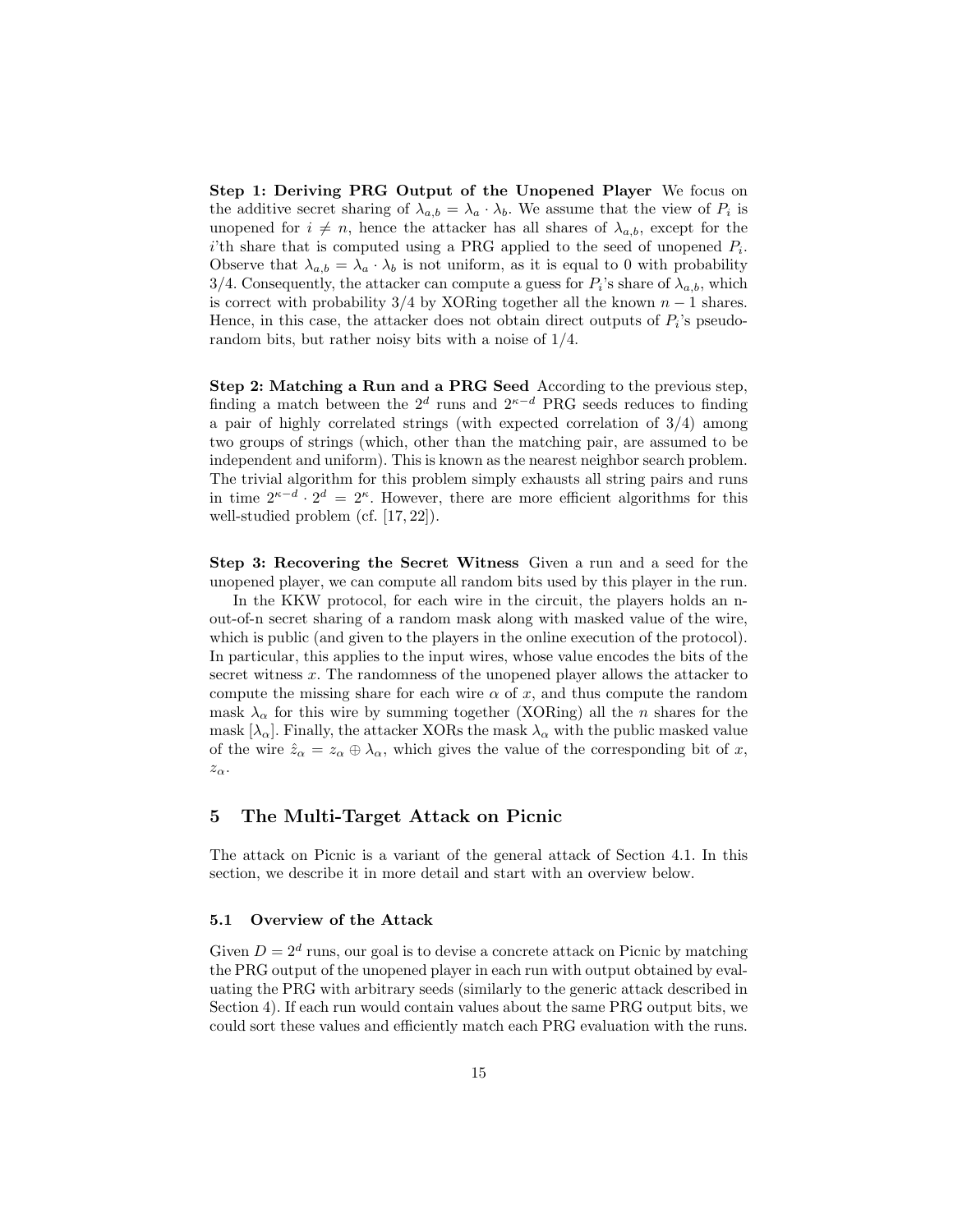However, as we will see later each run contains data about different bits of the PRG output of the corresponding unopened player (and the number of known bits varies according to the run). Based on this fact, we describe below a more specific (yet still incomplete) outline of the steps, parameterized by  $\kappa, d, d', \ell$ .

- 1. Out of  $2^d$  runs, filter out ones that contain less data (about the PRG output of the unopened player) than some threshold.
- 2. For of each remaining run,  $r \in [1, 2^{d'}]:$  extract a prefix of  $\ell$  bits that are output by the PRG of the unopened player (including possible unknown bits). Enumerate over all possible guesses for the unknown bits in the prefix, and store all the generated fully specified  $\ell$ -bit expanded strings in a hash table (with a pointer to run  $r$ ).
- 3. For each PRG seed  $k \in [1, 2^{\kappa-d'}]:$  derive an  $\ell$ -bit PRG output string using the seed  $k$ , and search for it in the hash table. For each match: obtain the corresponding run  $r$  and compare the additional PRG output bits computed from this run with the PRG output. In case of equality, compute and output the corresponding secret key x.

Analysis Sketch We briefly analyze the attack for the specific case where we wish to obtain the information theoretic complexity of  $2^{\kappa-d}$  (assuming  $d \leq \kappa/2$ ). In this case, we must have  $d = d'$ , i.e., we cannot use any filtering in Step 1.

We introduce another parameter  $0 < \tau \leq 1$ , which quantifies the fraction of bits that we can extract from each run about the  $\ell$ -bit prefix of the PRG output of the unopened player. Namely, we assume that for an  $\ell$ -bit prefix, we can determine  $\tau \ell$  bits, while  $(1 - \tau) \ell$  are unknown.<sup>11</sup> Hence, for each run, we obtain  $2^{(1-\tau)\ell}$  expanded strings in Step 2 and the hash table contains a total of  $2^{d+(1-\tau)\ell}$  strings of  $\ell$  bits. We refer to  $\tau$  as the *information rate* that we can achieve.

Given a random  $\ell$ -bit PRG output in Step 3, the expected number of matches with the hash table is  $2^{-\ell} \cdot 2^{d+(1-\tau)\ell} = 2^{d-\tau\ell}$ , hence the total number of matches tested in the attack (before the key is recovered) is  $2^{\kappa-d} \cdot 2^{d-\tau\ell} = 2^{\kappa-\tau\ell}$ .

Taking into account all the steps, the expected complexity of the attack is  $max(2^{\kappa-d}, 2^{d+(1-\tau)\ell}, 2^{\kappa-\tau\ell})$ . We balance the first and third terms by setting  $\tau\ell =$ d, or  $\ell = d/\tau$ . Then, the complexity becomes  $max(2^{\kappa-d}, 2^{d/\tau})$ , which implies that information theoretic complexity can be obtained as long as  $d/\tau \leq \kappa - d$ , or  $d \leq \kappa \cdot (\tau/(1+\tau))$ . The optimal complexity in this case is  $2^{\kappa-d} = 2^{\kappa(1/(1+\tau))}$ . When  $d > \kappa \cdot (\tau/(1+\tau))$ , the information theoretic complexity cannot be reached, and we will apply filtering to optimize the complexity.

Optimizations and Parameters for the Attack Clearly, the complexity of the attack depends in a strong way on the information rate  $\tau$ , namely, on the ability to extract as much information as possible from each run about the PRG

<sup>&</sup>lt;sup>11</sup> We assume here for that sake of simplicity that  $\tau$  is constant and does not depend on the analyzed run (although as we will see later, this does not necessarily hold).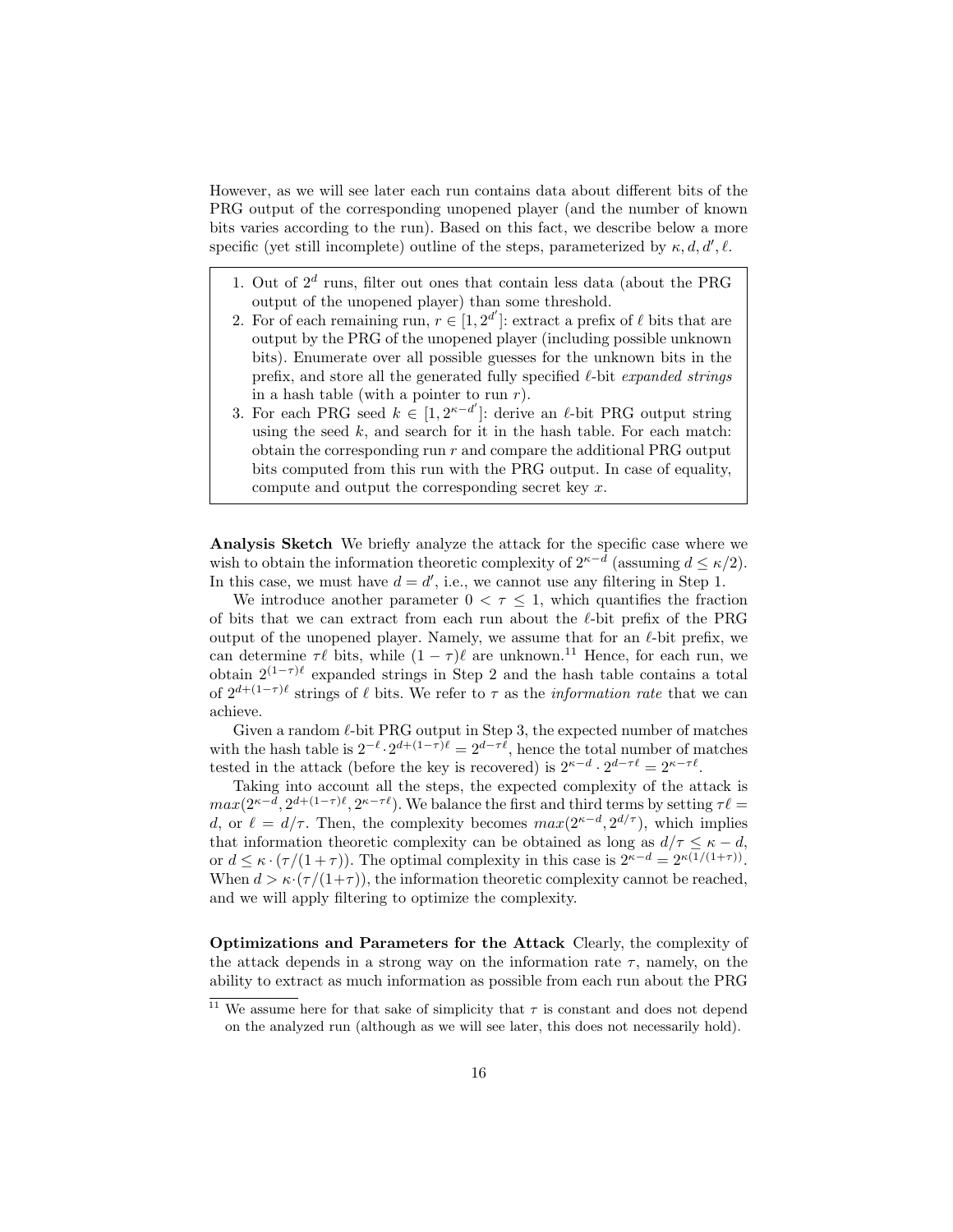output of the unopened player. The first part of the concrete analysis below (which is the most technical one) involves deriving methods that maximize the information rate. We first show that a naive method achieves  $\tau = 1/4$ , giving (optimal) complexity of  $2^{\kappa(1/(1+\tau))} = 2^{4\kappa/5} \approx 2^{102}$  for  $\kappa = 128$ . We then utilize the design of Picnic (and the underlying LowMC circuit) in order to maximize the information rate. In particular, we obtain  $\tau = 1/2$ , which significantly improves the complexity to  $2^{2\kappa/3} \approx 2^{85}$  for  $\kappa = 128$ . Finally, by applying filtering, we reduce the optimal complexity to about  $2^{77}$ .

As a concrete example of the parameters, we note that our optimized attack has  $\tau \geq 1/2$ , hence we need to match  $\ell = d/\tau < 2d$  PRG output bits. In this paper, we only consider data complexity of  $d < 64+9 = 73$ , hence  $\ell < 2.73 = 146$ . These PRG output bits are used in the evaluation of  $[146/3] = 49$  Sboxes, whereas all LowMC variants in Picnic have at least 200 Sboxes.

#### 5.2 Deriving PRG Output of the Unopened Player

We start by describing a preliminary method to extract PRG output of the unopened player. We then present two optimized methods, exploiting the specific Sbox design of LowMC. In Appendix A we describe an additional method which is not directly used in our attack, but is interesting nevertheless.

Preliminary Extraction Method We consider a binary multiplication gate  $(w_c = w_a \cdot w_b)$ . Recall that in ZKBoo (and ZKB++),

$$
w_c^{(i)} = (w_a^{(i)} \cdot w_b^{(i)}) + (w_a^{(i+1)} \cdot w_b^{(i)}) + (w_a^{(i)} \cdot w_b^{(i+1)}) + R_i(c) - R_{i+1}(c). \tag{2}
$$

Let us assume that the views and random seeds of players 2, 3 are revealed. Consider  $i = 3$ , for which the equation above reduces to:

$$
w_c^{(3)} = (w_a^{(3)} \cdot w_b^{(3)}) + (w_a^{(1)} \cdot w_b^{(3)}) + (w_a^{(3)} \cdot w_b^{(1)}) + R_3(c) - R_1(c).
$$

Moreover, we assume that

$$
w_a^{(3)} = w_b^{(3)} = 0.\t\t(3)
$$

Note that since view 3 is revealed, the attacker knows when this event occurs. Conditioned on this event, the equation simplifies to  $w_c^{(3)} = R_3(c) - R_1(c)$ , or

$$
R_1(c) = R_3(c) - w_c^{(3)}.
$$

Since  $R_3(c)$  and  $w_c^{(3)}$  are known from random seed and view of player 3 (respectively), then the attacker can compute  $R_1(c)$  with probability 1, conditioned on (3).

In Boolean circuits (as in Picnic), we expect (generalized) condition (3) to hold for  $1/4$  of the AND gates (the probability is over the randomness of the view of  $P_{e+1}$ ). Consequently, the attacker knows about  $\tau = 1/4$  of the output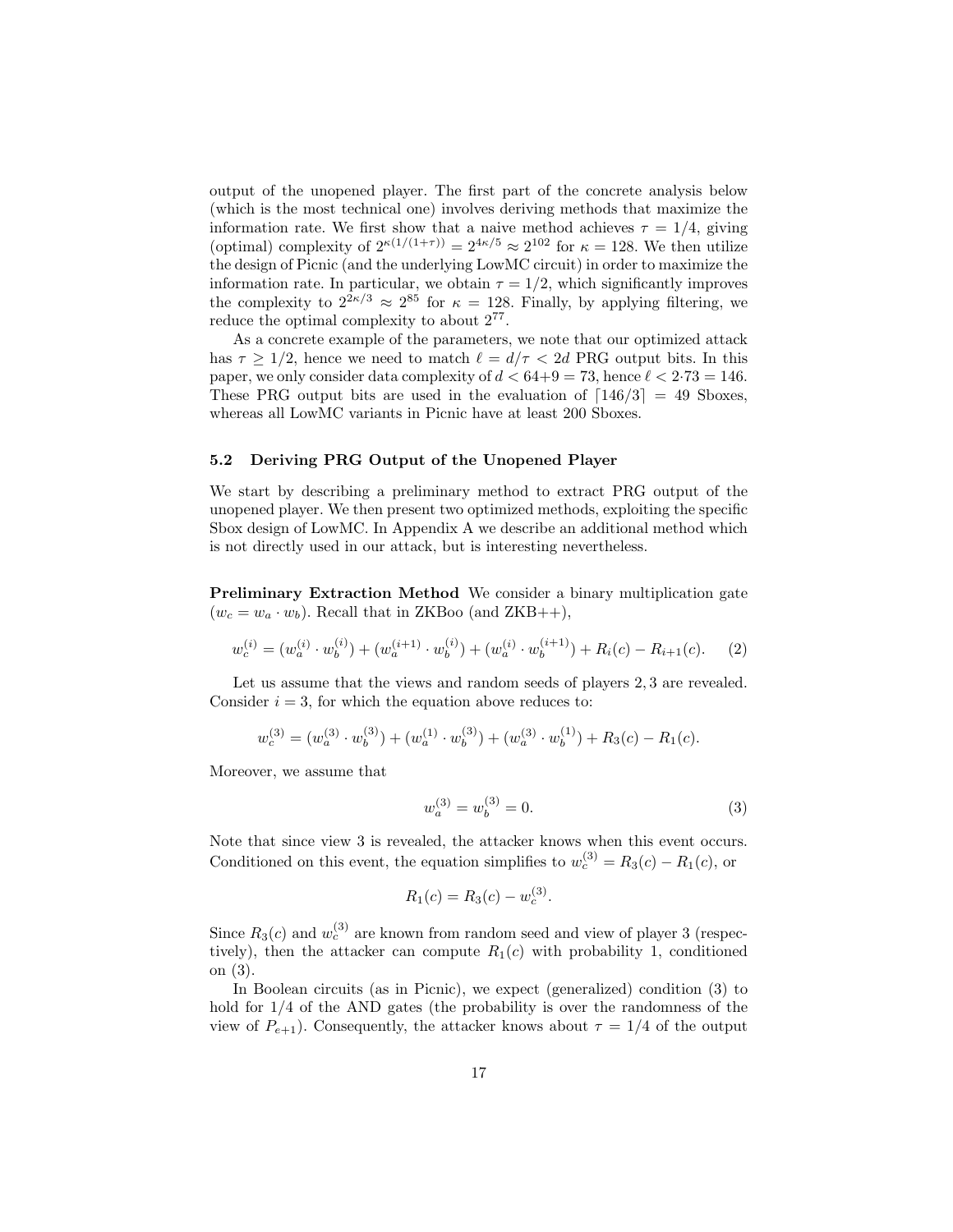bits produced by the PRG (not including the ones used in the initial Share function). Note that the locations of these known output bits depend on  $w_a^{(e+1)}$ and  $w_h^{(e+1)}$  $b^{(e+1)}$ , which are different for each run.

Below, we exploit the specific structure of the Picnic circuit in order to optimize the information rate.

Extraction Method 1 Recall that the AND operations performed by a LowMC Sbox are

$$
S'(w_{a_1}, w_{a_2}, w_{a_3}) = (w_{a_2} \cdot w_{a_3}, w_{a_1} \cdot w_{a_3}, w_{a_1} \cdot w_{a_2}),
$$

where  $S'$  denotes the function obtained from  $S$  by only considering AND operations. Denote the output wires of these 3 AND operations by  $w_{c_1}, w_{c_2}, w_{c_3}$ , respectively, and write the basic equation of (2) with  $i = 3$  for the 3 AND gates:

$$
w_{c_1}^{(3)} = (w_{a_2}^{(3)} \cdot w_{a_3}^{(3)}) \oplus (w_{a_2}^{(1)} \cdot w_{a_3}^{(3)}) \oplus (w_{a_2}^{(3)} \cdot w_{a_3}^{(1)}) \oplus R_3(c_1) \oplus R_1(c_1),
$$
  
\n
$$
w_{c_2}^{(3)} = (w_{a_1}^{(3)} \cdot w_{a_3}^{(3)}) \oplus (w_{a_1}^{(1)} \cdot w_{a_3}^{(3)}) \oplus (w_{a_1}^{(3)} \cdot w_{a_3}^{(1)}) \oplus R_3(c_2) \oplus R_1(c_2),
$$
  
\n
$$
w_{c_3}^{(3)} = (w_{a_1}^{(3)} \cdot w_{a_2}^{(3)}) \oplus (w_{a_1}^{(1)} \cdot w_{a_2}^{(3)}) \oplus (w_{a_1}^{(3)} \cdot w_{a_2}^{(1)}) \oplus R_3(c_3) \oplus R_1(c_3).
$$
  
\n(4)

Assuming the the views of players 2, 3 are revealed, the unknown values in these 3 equations are the view and randomness variables of player 1:

$$
R_1(c_1), R_1(c_2), R_1(c_3), w_{a_1}^{(1)}, w_{a_2}^{(1)}, w_{a_3}^{(1)}.
$$

Observe that for every value of the 3 known bits  $w_{a_1}^{(3)}$ ,  $w_{a_2}^{(3)}$ ,  $w_{a_3}^{(3)}$ , we obtain a linear equation system with 3 equations. Our goal is to perform Gaussian elimination on this system in order to eliminate the unknown variables  $w_{a_1}^{(1)}, w_{a_2}^{(1)}, w_{a_3}^{(1)}$ and remain with linear relations in the 3 randomness variables of player 1,  $R_1(c_1), R_1(c_2), R_1(c_3)$ . We are thus interested in the rank of the equation system in  $w_{a_1}^{(1)}, w_{a_2}^{(1)}, w_{a_3}^{(1)}$  as a function of the known variables  $w_{a_1}^{(3)}, w_{a_2}^{(3)}, w_{a_3}^{(3)}$ .

Since the equation system is symmetric, the rank depends only on the Hamming weight (HW) of  $w_{a_1}^{(3)}$ ,  $w_{a_2}^{(3)}$ ,  $w_{a_3}^{(3)}$ . It is easy to check that the following holds:

- If  $HW = 0$  (i.e.,  $w_{a_1}^{(3)} = w_{a_2}^{(3)} = w_{a_3}^{(3)} = 0$ ), the rank is 0 and we obtain the 3 PRG output bits  $R_1(c_1), R_1(c_2), R_1(c_3)$ .
- If  $HW > 0$ , the rank is 2 and we obtain 1 PRG output bit (or a linear combination of output bits) according to the specific values of  $w_{a_1}^{(3)}$ ,  $w_{a_2}^{(3)}$ ,  $w_{a_3}^{(3)}$ .

The first case  $w_{a_1}^{(3)} = w_{a_2}^{(3)} = w_{a_3}^{(3)} = 0$  occurs with probability 1/8 (over the randomness of the view of  $P_3$ ). Note that the equation system is never of full rank and we can always obtain at least 1 bit of information about  $R_1(c_1), R_1(c_2), R_1(c_3).$ 

*Example 1.* If  $w_{a_1}^{(3)} = w_{a_2}^{(3)} = w_{a_3}^{(3)} = 1$ , we XOR together the 3 equations to eliminate  $w_{a_1}^{(1)}, w_{a_2}^{(1)}, w_{a_3}^{(1)}$ , and can compute the value of  $R_1(c_1) \oplus R_1(c_2) \oplus R_1(c_3)$ .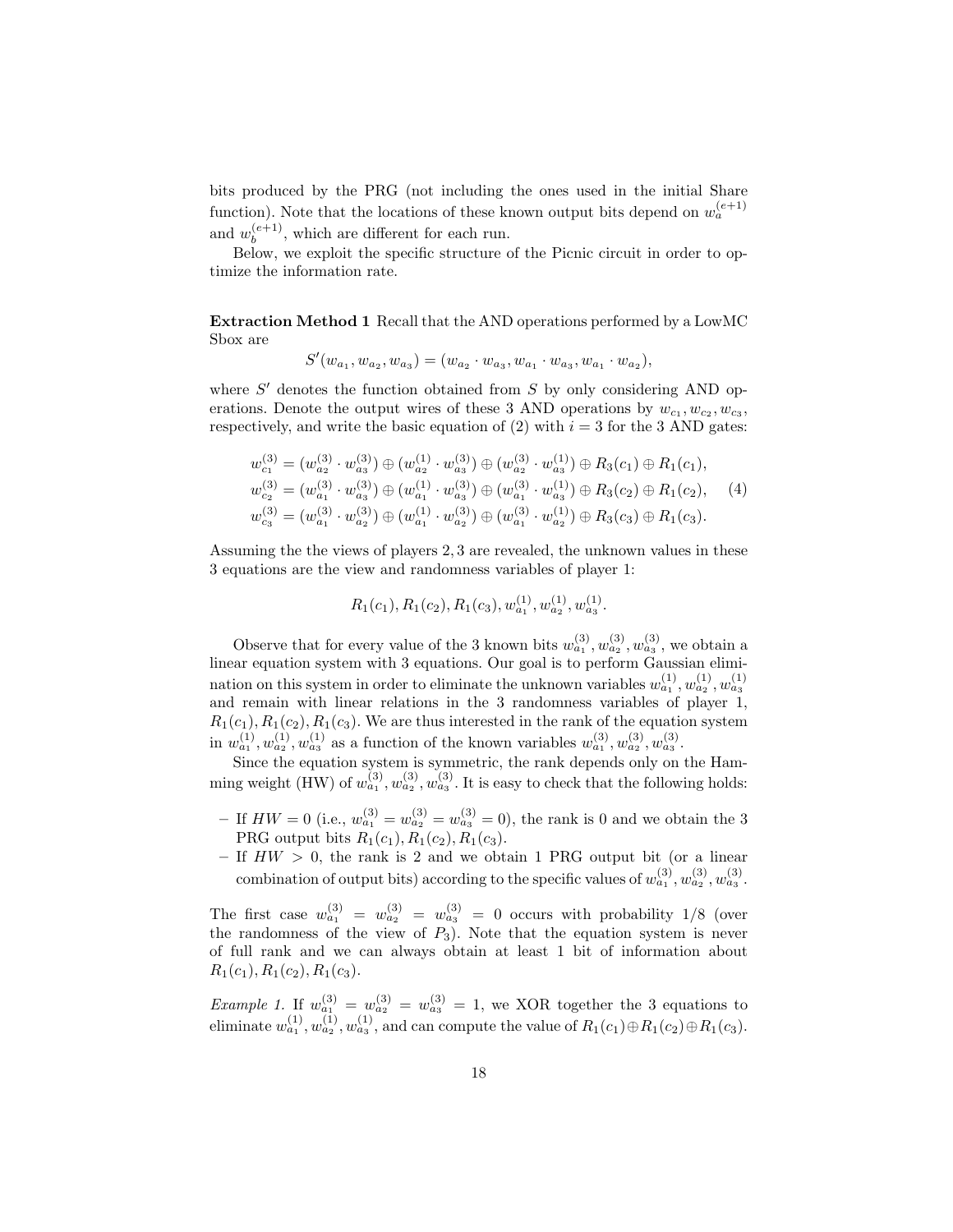We performed the analysis assuming the views of  $P_2, P_3$  were opened in the run, but similar analysis applies (with appropriate indexing modifications) regardless of which 2 views are opened. We summarize our findings below.

**Proposition 1.** Given access to the open views and randomness of  $P_e, P_{e+1}$  in Picnic, for any triplet of wires that are input to a LowMC Sbox and its corresponding triplet of output wires  $w_{c_1}, w_{c_2}, w_{c_3}$ , with probability  $1/8$  (over the randomness of the view of  $P_{e+1}$ , we can easily compute the corresponding PRG output bits of  $P_{e+2}$ , namely,  $R_{e+2}(c_1)$ ,  $R_{e+2}(c_2)$ ,  $R_{e+2}(c_3)$ . Otherwise (with probability 7/8) we can compute one of seven possible linear equations on these bits, where each particular linear equation is obtained with probability  $1/8$  (over the randomness of the view of  $P_{e+1}$ ).

Hence, with high probability, for most runs we obtain 3 bits of information for at least 1/8 of the Sboxes and 1 bit of information for the remaining Sboxes. We therefore obtain at least  $3/8 + 7 \cdot 1/8 = 10/8 = 5/4$  bits of information on average per 3-bit Sbox, or  $\tau_1 = 5/12$  bits of information per PRG output bit (for most runs). This is significantly better than the ratio of 1/4 obtained in a generic manner above.

**Extraction Method 2** Assume that  $P_2, P_3$  are opened and reconsider the equation system of (4). If we guess the values of  $w_{a_1}, w_{a_2}, w_{a_3}$ , we can easily deduce the unknown PRG output bits  $R_1(c_1), R_1(c_2), R_1(c_3)$  by first computing  $w_{a_1}^{(1)}, w_{a_2}^{(1)}, w_{a_3}^{(1)}$ . On its own, this is a useless observation since we could have directly guessed these 3 PRG output bits. However, let us assume that the analyzed Sbox is located in the first LowMC Sbox layer. This implies that each of  $w_{a_1}, w_{a_2}, w_{a_3}$  is a linear function of the unknown LowMC secret key x corresponding to the run (as there is no non-linear function applied to compute these bits from the known plaintext). Therefore, the knowledge of the 3 bits  $w_{a_1}, w_{a_2}, w_{a_3}$  input to the Sbox directly translates to knowledge of 3 linear equations on the LowMC secret key. More specifically, we have  $w_{a_i} = l_{a_i}(x)$ for  $i \in \{1,2,3\}$ , where  $l_{a_i}(x)$  is a linear equation on the secret key x. Recall that the Share function outputs 3 shares that sum to the LowMC secret key  $x = x_1 \oplus x_2 \oplus x_3$ . Therefore, for  $i \in \{1, 2, 3\}$  we have

$$
w_{a_i} = l_{a_i}(x) = l_{a_i}(x_1) \oplus l_{a_i}(x_2) \oplus l_{a_i}(x_3), \text{ or}
$$

$$
l_{a_i}(x_1) = w_{a_i} \oplus l_{a_i}(x_2) \oplus l_{a_i}(x_3).
$$
 (5)

We (assume to) know  $w_{a_i}, l_{a_i}(x_2), l_{a_i}(x_3)$ , and therefore, we can derive  $l_{a_i}(x_1)$ . The 3 bits  $l_{a_i}(x_1)$  are linear combinations of PRG output bits of  $P_1$  that are output by the Share function, and we have shown that they are directly deduced from the knowledge of  $w_{a_i}$ .

Altogether, we guess 3 bits and obtain 6 PRG output bits. Crucially for the attack, that indices of the computed 6 PRG (linear combinations of) output bits are fixed among all runs.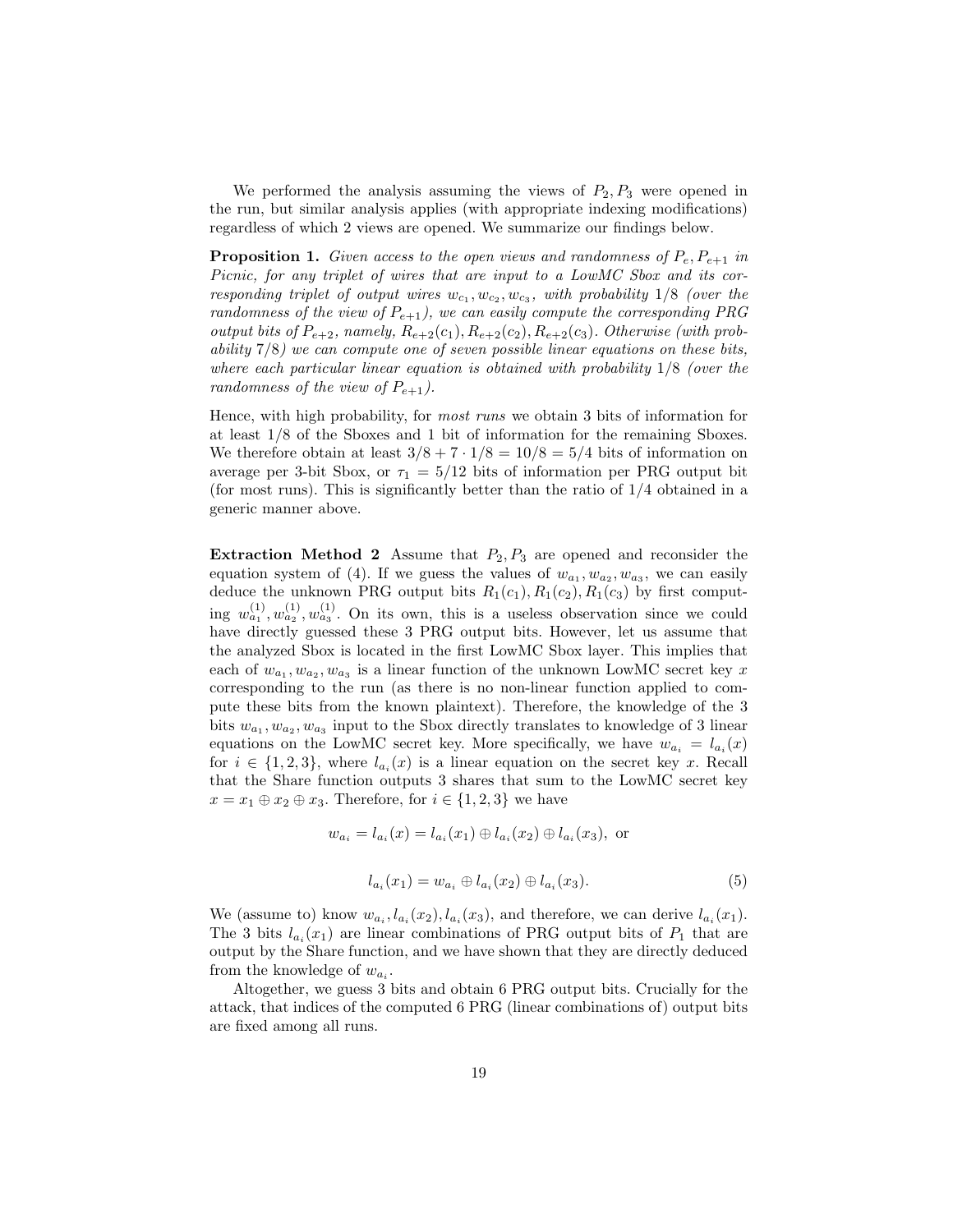**Proposition 2.** Given access to the open views and randomness of  $P_e, P_{e+1}$  in Picnic for  $e \in \{2,3\}$ , for any triplet of wires that are input to a LowMC Sbox in the first Sbox layer, a guess for the 3 bit values for these wires allows to easily compute a guess for values of  $6$  (linear combinations of) PRG output bits of  $P_{e+2}$ . The locations of these output bits depend only on the choice of Sbox. Moreover, the same holds for any Sbox in the i'th Sbox layer, given that we have a quess for the all the Sbox inputs in layers  $1, 2, \ldots, i - 1$ .

Note that the proposition only applies to  $e \in \{2,3\}$ , as for  $e = 1$ , the key share of  $P_{e+2} = P_3$  (namely  $x_3$ ) is not computed using a PRG. The last part of the proposition holds since each input wire to each Sbox in the  $i$ <sup>th</sup> layer can be expressed as a linear combination of the key bits and the output bits of the Sboxes in previous layers. These output bits are (assumed to be) known.

Recall that in the previous extraction method we obtained an information rate of  $\tau_1 = 5/12$  for most runs. Here, we guess 3 bits and obtain 6 PRG output bits, i.e.  $\tau_2 = 1/2 > \tau_1$ , and hence this method can be viewed as an improvement over the previous one. On the other hand, for specific runs which deviate from the average, the first method may yield a higher information rate, thus the methods are not always directly comparable. Indeed, our attack will combine these methods according to some parameter values.

#### 5.3 Exploiting PRG Output of the Unopened Player

We focus on a single run that contains data about the PRG output of the unopened player  $(P_{e+2})$ . We only exploit data for runs with  $e \in \{2,3\}$  in the attack.

We call the useful data extracted from a run a *target string* (TS). The target string is indexed according to triplets of bits (corresponding to the Sboxes in LowMC's circuit), where the relevant information about each triplet consists of the known view and randomness bits of  $P_{e+1}$ . For example, if  $e = 2$  (i.e., players 2,3 are opened), then for each Sbox in LowMC's circuit, the TS contains all the known view and randomness bits of  $P_3$  that appear in the equation system of (4). Recall from Proposition 1 that for each triplet, we may obtain all the 3 PRG output bits of the unopened player, and in this case, we call it a *full triplet*. Otherwise, we obtain 1 bit of a linear equation on the 3 PRG output bits (the linear equation itself depends on the view of  $P_{e+1}$ ) and call the triplet a *partial* triplet.

The triplet data in each target string is sorted according to the indices of LowMC's Sboxes. Importantly, Sboxes in each layer i appear together before layer  $i + 1$  (the order within each layer is chosen arbitrarily, but is consistent among all target strings). Given a target string ts, we refer to the data of the i'th triplet by  $ts[i]$ , and to the data of the triplet sequence  $i, i+1, \ldots, j$  as  $ts[i, j]$ .

For the purpose of exploiting Proposition 2, we also need auxiliary information from the Share function about the shares of  $P_e, P_{e+1}$ . We append this data to each TS.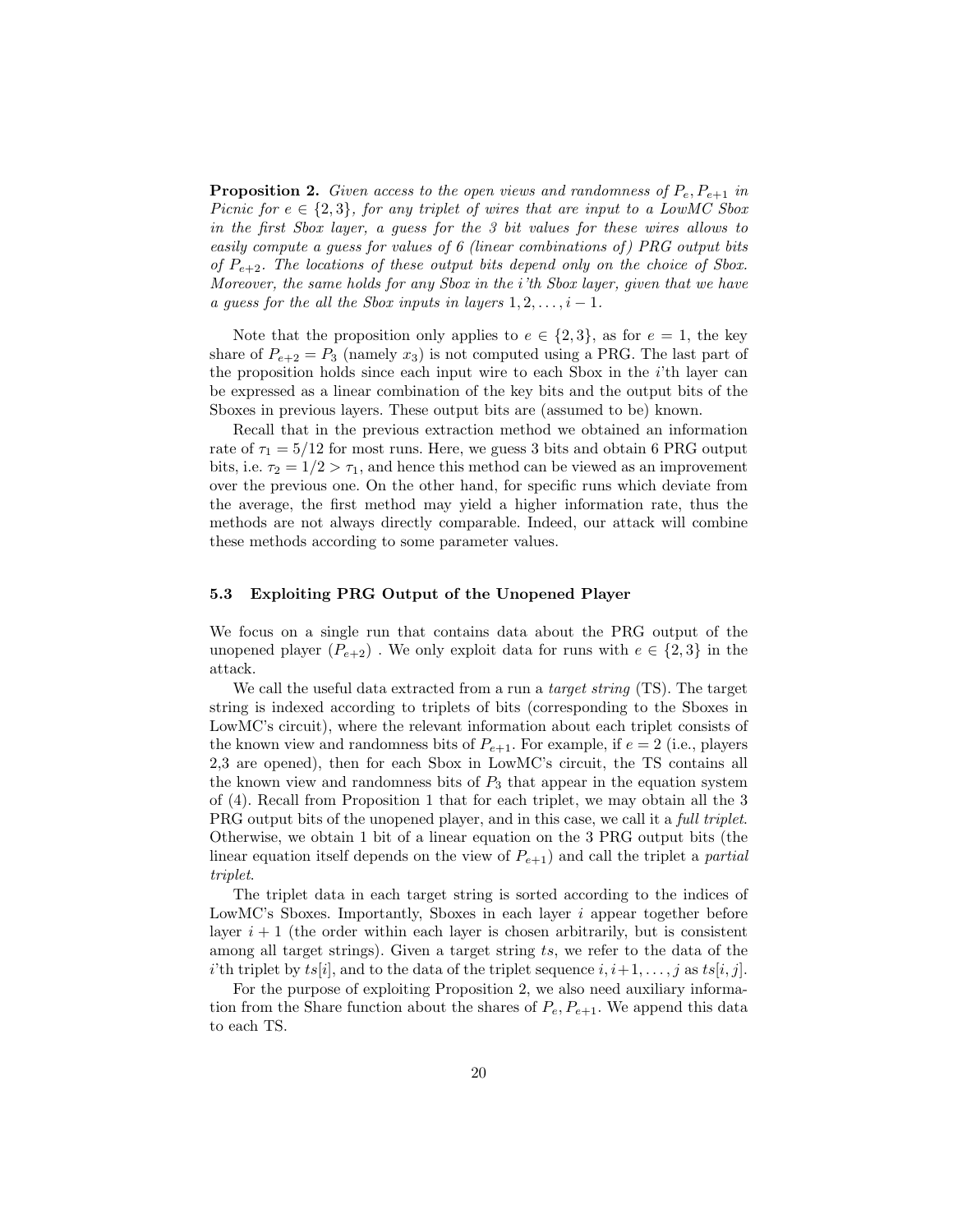Target String Expansion We elaborate on Step 2 of the general attack of Section 5.1 by defining the expansion of a target string ts. Essentially, it is a set of strings that correspond to all possible PRG outputs of the unopened player (for some specific triplets) that match the partial information in ts.

Given parameters  $t_1, t_2 \geq 0$ , assume  $ts[t_1 + 1, t_1 + t_2]$  contains  $t_3 \leq t_2$  full triplets (and  $t_2 - t_3$  partial triplets). We can expand the  $t_2$  triplets of  $ts[t_1 +$  $1, t_1 + t_2$  according to Proposition 1 into a set of  $2^{2(t_2-t_3)}$  expanded strings, each of length  $3t_2$  bits. Similarly, we can expand triplets  $ts[1, t_1]$  according to Proposition 2 into a set of  $2^{3t_1}$  expanded strings, each of length  $6t_1$  bits.

Combining these two expansion methods into one expansion function (denoted  $expand(ts)$ , we obtain a set of  $2^{3t_1+2(t_2-t_3)}$  strings. Each string is of length  $\ell = 6t_1 + 3t_2$  bits and represents possible values for certain  $6t_1 + 3t_2$ PRG output bits, which we call matching bits  $(mb)$ . Given a PRG seed k, we denote by  $PRG_k[mb]$  the  $6t_1 + 3t_2$ -bit PRG output value for the matching bits, when evaluated with  $k$ . Given a TS, ts, generated with seed  $k$ , only one of the  $2^{3t_1+2(t_2-t_3)}$  strings in  $expand(ts)$  is equal to  $PRG_k[mb]$ . We summarize below.

**Proposition 3.** Given a target string ts, parameters  $t_1, t_2 \geq 0$ , and assuming  $ts[t_1 + 1, t_1 + t_2]$  contains  $t_3 \le t_2$  full triplets, the expansion of ts with parameters  $t_1, t_2, t_3$  is a set denoted expand(ts) that contains  $2^{3t_1+2(t_2-t_3)}$  expanded strings, each of length  $6t_1+3t_2$  bits. Each string in expand(ts) contains  $6t_1+3t_2$ possible values for the matching bits, derived from ts by a guess for the missing information.

#### 5.4 The Multi-Target Attack

It is obvious that a run with a large number of full triplets in  $ts[t_1 + 1, t_1 + t_2]$  is more useful for our purpose, as it contains more data about the PRG output of the unopened player (equivalently, its expanded set according to Proposition 3 is relatively small). Hence, we filter the target data strings, keeping those with a large value of  $t_3$ . Each remaining target string is then expanded and the resultant expanded strings are stored to be matched with data obtained from PRG evaluations. Based on Proposition 1, we derive the following proposition.

**Proposition 4.** Given integer parameters  $t_1 \geq 0$  and  $0 \leq t_3 \leq t_2$ , the probability (over the randomness of the view of  $P_{e+1}$ ) that for an arbitrary target string ts, the  $t_2$  triplets of  $ts[t_1 + 1, t_1 + t_2]$  contain at least  $t_3$  full triplets is

$$
\Gamma(t_2, t_3) \stackrel{\text{def}}{=\!\!=} \sum_{i=t_3}^{t_2} \binom{t_2}{t_3} \left(\frac{1}{8}\right)^i \cdot \left(\frac{7}{8}\right)^{t_2-i}.
$$

We describe the attack below, using positive integer parameters  $\kappa$ ,  $r$ ,  $r'$ ,  $t_1$ ,  $t_2$ ,  $t_3$ .

1. For each of the  $2^d$  available runs: denote by ts the target string of the current run. If  $e + 2 = 3$  ( $P_{e+2}$  is the unopened player), or if  $ts[t_1 +$  $1, t_1 + t_2$  contains less than  $t_3$  full triplets, then discard the run.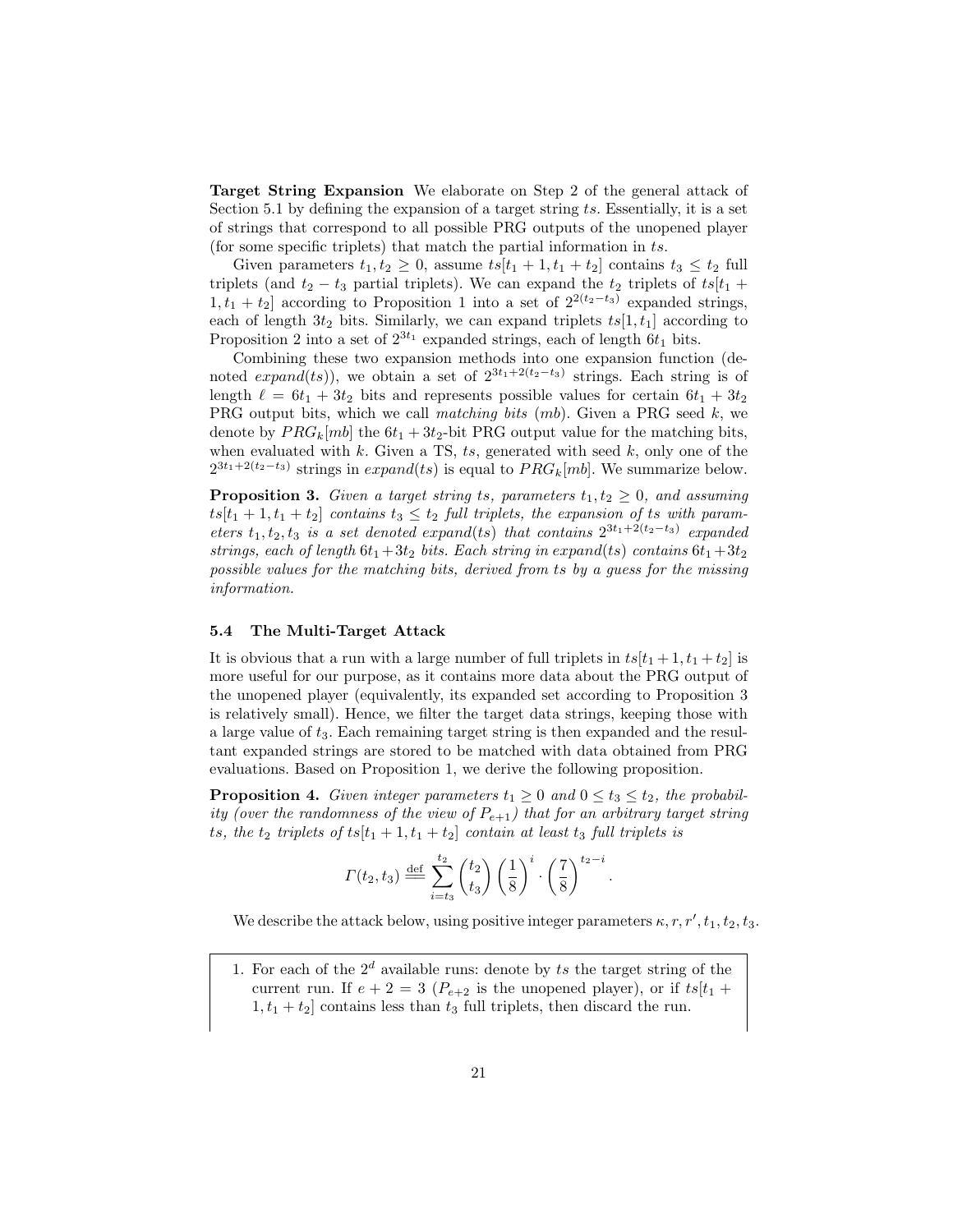- 2. For of each remaining  $2^{d'}$  runs: compute  $expand(ts)$ , and store each of the  $6t_1 + 3t_2$ -bit expanded strings  $s \in expand(ts)$  (along with a pointer to  $ts$ ) in a hash table  $L$ , indexed by  $s$ .
- 3. For each PRG seed  $k \in [1, 2^{\kappa-d'}]:$ 
	- Evaluate the PRG, derive  $PRG_k[mb]$  and search for a match in L.
	- For each match with an expanded string s, recover the corresponding ts.
	- Continue to compute the PRG output on  $k$  and compare with ts.
	- If the PRG outputs match, we have guessed the correct seed  $k$  for the unopened player in ts with high probability. Derive and output the signing key x based on the Share function  $x = x_1 \oplus x_2 \oplus x_3$  by computing the missing share using  $k$ .

Analysis In order to analyze the attack, observe that on average, in 2/3 of the runs  $P_1$  or  $P_2$  are unopened. Out of the remaining runs, a fraction of  $\Gamma(t_2, t_3)$ contains at least  $t_3$  full triplets in  $ts[t_1 + 1, t_1 + t_2]$  (according to Proposition 4). Consequently, we expect

$$
2^{d'} = 2/3 \cdot \Gamma(t_2, t_3) \cdot 2^d. \tag{6}
$$

Next, according to Proposition 3, L is expected to contain at most  $2^{d'+3t_1+2(t_2-t_3)}$ expanded strings, which gives the memory complexity of the attack (and a lower bound on its time complexity).

Finally, the expected number of matches in Step 3 between a random  $6t_1+3t_2$ bit string  $PRG_k[mb]$  and one of the expanded  $2^{d'+3t_1+2(t_2-t_3)}$  strings in L is at most  $2^{d'+3t_1+2(t_2-t_3)} \cdot 2^{-6t_1-3t_2} = 2^{d'-3t_1-t_2-2t_3}$ . Hence, the total expected number of matches that we need to test in Step 3 is upper bounded by  $2^{\kappa-d'}$ .  $2^{d'-3t_1-t_2-2t_3} = 2^{\kappa-3t_1-t_2-2t_3}.$ 

Taking all steps into account, the total time complexity is upper bounded by  $max(2^d, 2^{\kappa-d'}, 2^{d'}+3t_1+2(t_2-t_3), 2^{\kappa-3t_1-t_2-2t_3})$ . Plugging in the value of d' calculated in (6), we obtain

$$
max(2^d, 3/2 \cdot 1/\Gamma(t_2, t_3) \cdot 2^{\kappa - d}, 2/3 \cdot \Gamma(t_2, t_3) \cdot 2^{d+3t_1+2(t_2-t_3)}, 2^{\kappa - 3t_1-t_2-2t_3}).
$$
 (7)

We balance the second and fourth terms by setting

$$
2^{3t_1+t_2+2t_3} = 2/3 \cdot \Gamma(t_2, t_3) \cdot 2^d, \tag{8}
$$

i.e.,  $2/3 \cdot \Gamma(t_2, t_3) = 2^{3t_1+t_2+2t_3-d}$ . Thus, the third term (which also represents the memory complexity) becomes  $2^{6t_1+3t_2}$  and the time complexity upper bound is calculated as

$$
max(2^d, 3/2 \cdot 1/\Gamma(t_2, t_3) \cdot 2^{\kappa - d}, 2^{6t_1 + 3t_2}), \tag{9}
$$

under constraint (8). We now analyze the complexity of the attack for various choice of the free parameters  $t_1, t_2, t_3$ .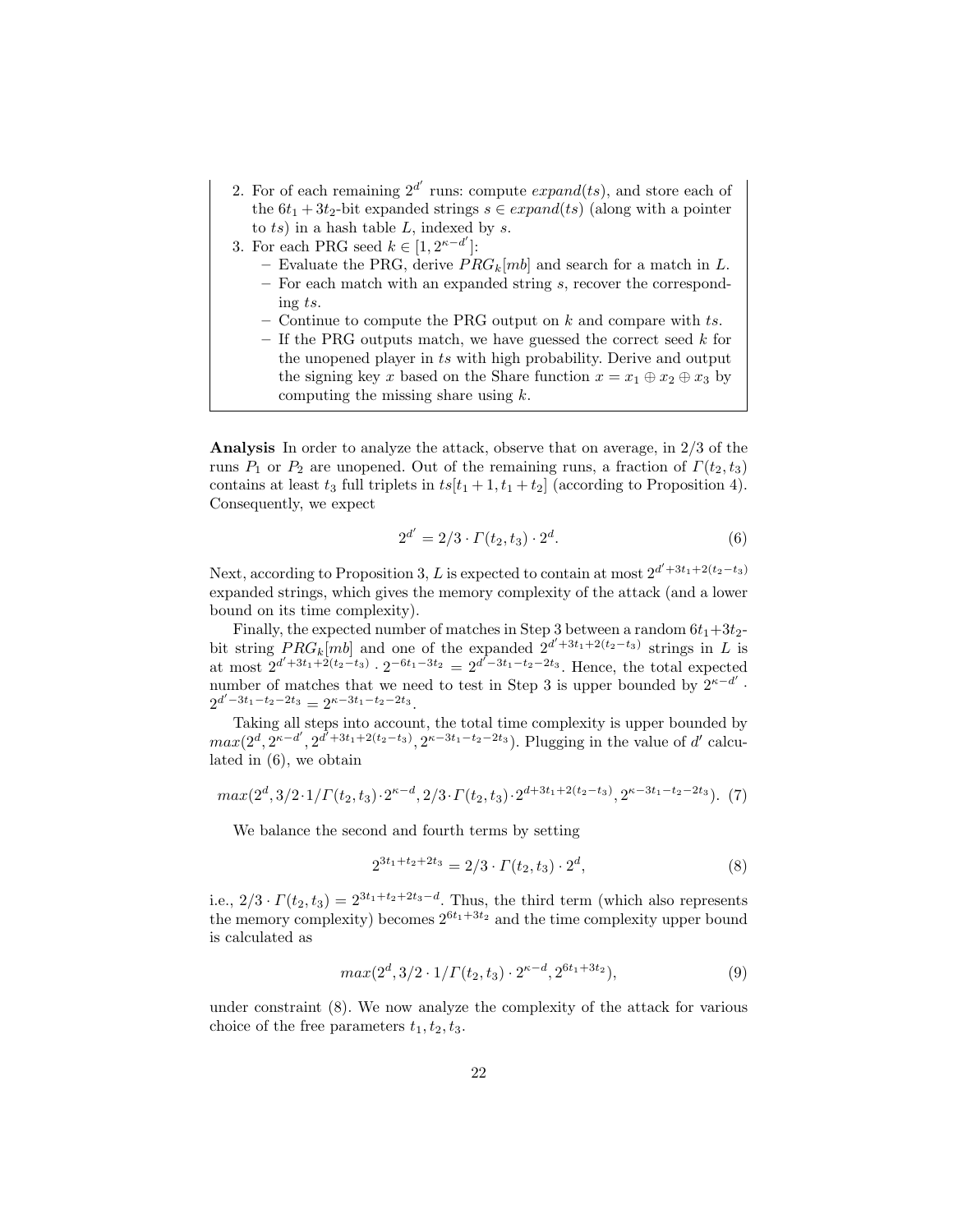Achieving the Information Theoretic Complexity If we want a time complexity close to the information theoretic complexity we apply a minimal amount of filtering. Based on the conclusion of Section 5.1, it is best to use the extraction method with has highest information rate. Thus, we use the second extraction method (summarized in Proposition 2), which has  $\tau_2 = 1/2$ , by setting  $t_2 = t_3 = 0$  (and  $\Gamma(t_2, t_3) = 1$ ). The analysis becomes similar to the one of Section 5.1, with the exception of the filtering constant 2/3 and rounding factors. We can come close to the information theoretic time complexity and obtain time complexity of  $3/2 \cdot 2^{\kappa-d}$  as long as  $3/2 \cdot 2^{\kappa-d} \ge 4/9 \cdot 2^{2d}$ , or

$$
d \le \log 3/2 + \kappa/3
$$

(the formula only holds for values of d that satisfy  $2^d = 3/2 \cdot 2^{3t_1}$  for an integer  $t_1$ ).

For example, if  $\kappa = 128$ , we can only exploit up to  $2^d \leq 3/2 \cdot 2^{42}$  data (by setting  $t_1 = 14$ ). The optimal time complexity is therefore about  $2^{128-42} = 2^{86}$ . For  $\kappa = 192$ , we can reach the information theoretic time complexity for almost the entire range of  $D \leq 324 \cdot 2^{64}$ , whereas for  $\kappa = 256$ , we obtain the information theoretic time complexity for the full range  $D \leq 438 \cdot 2^{64}$ .

General Time Complexity Optimization When more than  $3/2 \cdot 2^{\kappa/3}$  runs are available and our goal is to optimize time complexity, we could not accurately optimize the attack analytically as a function of the known parameters  $\kappa, d$ . Instead, we optimized the most precise original attack complexity equation (7) for several choices of  $\kappa$ , d by brute force. In particular, for  $\kappa = 128$ , if we restrict ourselves to  $2^{64}$  signatures  $(r = \log(219 \cdot 2^{64}) \approx 71)$ , then we (approximately) obtain  $T = 2^{77}$  and  $M = 2^{76}$  memory by setting  $t_1 = 0, t_2 = 25, t_3 = 13$ . This demonstrates the fact that when a large amount of data is available, we do not exploit the second extraction method in the optimal attack, namely, we set  $t_1 =$ 0. This is due to the fact that filtering a large amount of data results in a better information rate using the first extraction method.

We can also obtain some time-memory tradeoffs by applying more filtering. For example, we obtain  $T = 2^{83}$ ,  $M = 2^{57}$  by setting  $t_1 = 0$ ,  $t_2 = 19$ ,  $t_3 = 13$ .

## 6 Seed Collision Attack on Picnic

In this section we describe our seed collision attack on Picnic. Unlike our main multi-target attack, this attack (almost) reaches the information theoretic complexity of  $2^{\kappa} = T \cdot D$  for  $D = 2^{\kappa/2}$  (but only in the single-user setting for the particular point of  $D = 2^{\kappa/2}$ . The reason we can reach the information theoretic complexity here is that the matching step is much easier compared to that of our main multi-target attack.

Assume the attacker has access to two runs generated with the same private key. For run  $i \in \{1,2\}$ , denote by  $P_{\sigma(i)}^{(i)}$  $e^{i\theta}$ <sub>e</sub> $e^{i\theta}$ <sub>2</sub> the unopened player and assume that in both runs the unopened player uses the same seed  $k_{c1}^{(1)}$  $e^{(1)}_{e^{(1)}+2} = k_{e^{(2)}}^{(2)}$  $e^{(2)}+2$ . Moreover, assume that  $e^{(i)} \in \{2,3\}$ . Then, in both runs, the pseudo-random bits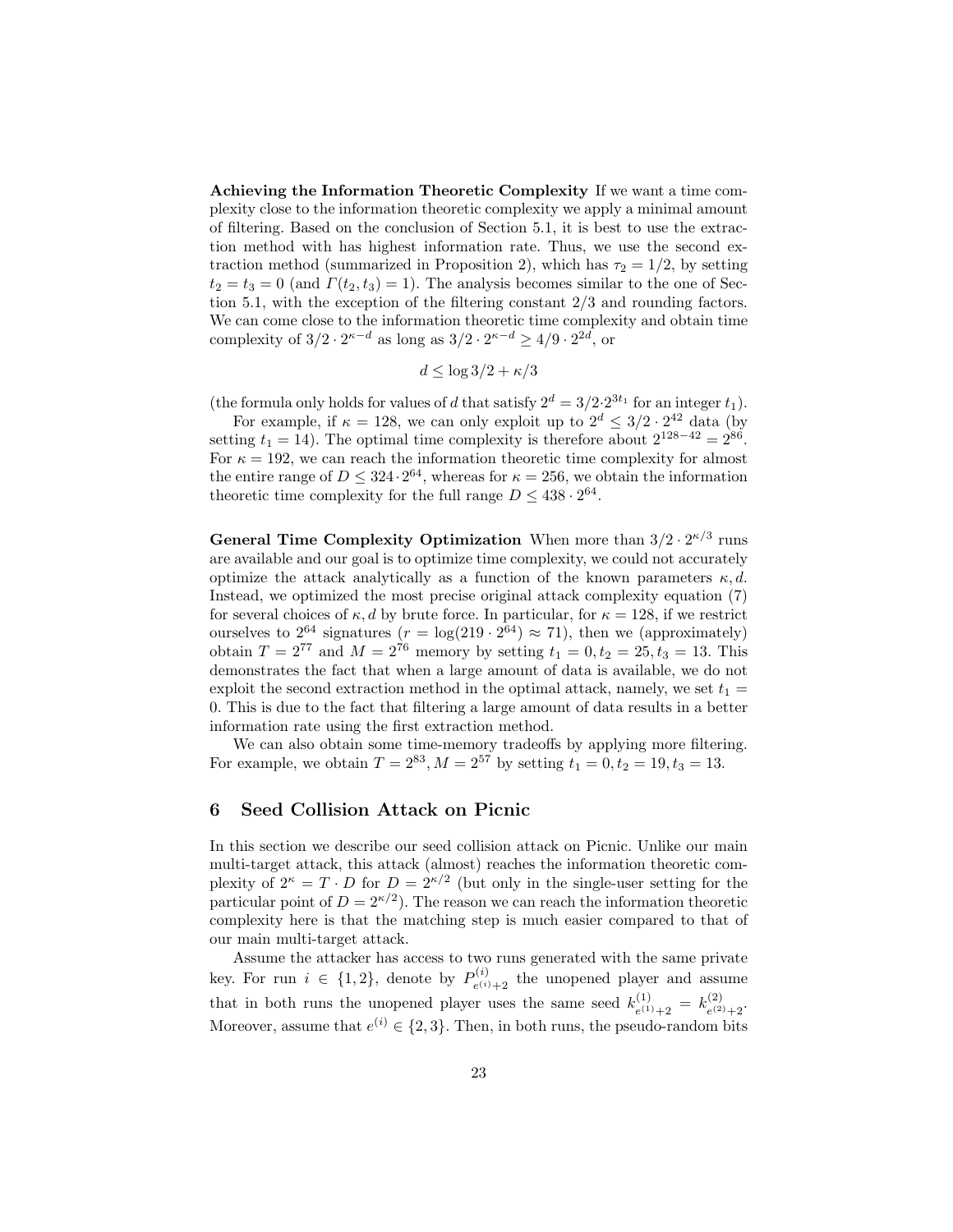generated by the PRG of the unopened players are identical, and in particular, the outputs of their Share functions are identical, namely  $x_{c1}^{(1)}$  $e^{(1)}_{e^{(1)}+2} = x_{e^{(2)}}^{(2)}$  $e^{(2)}+2$ . Hence,  $x \oplus x_{\scriptscriptstyle \circ(1)}^{(1)}$  $e^{(1)}_{e^{(1)}} \oplus x^{(1)}_{e^{(1)}}$  $e^{(1)}_{e^{(1)}+1} = x \oplus x^{(2)}_{e^{(2)}}$  $e^{(2)}_{e^{(2)}} \oplus x^{(2)}_{e^{(2)}}$  $e^{(2)}_{e^{(2)}+1}$  (since both runs are generated with the same private key  $x$ ). Therefore, the attacker can easily detect this event by verifying the condition

$$
x_{e^{(1)}}^{(1)} \oplus x_{e^{(1)}+1}^{(1)} = x_{e^{(2)}}^{(2)} \oplus x_{e^{(2)}+1}^{(2)}.
$$
 (10)

The key recovery process (once again) has to use the available data about the PRG outputs of the unopened players. Assuming that  $k_{\text{eff}}^{(1)}$  $e^{(1)}_{e^{(1)}+2} = k_{e^{(2)}}^{(2)}$  $e^{(2)}+2$ , the attacker can recover the secret key  $x$  by exploiting the fact that the remaining PRG outputs of  $P_{c(1)}^{(1)}$  $P_{e^{(1)}+2}^{(1)}$  and  $P_{e^{(2)}}^{(2)}$  $e^{(2)}_{e^{(2)}+2}$  are identical, assuming that the seeds of  $P_{e^{(1)}}^{(1)}$  $P_{e^{(1)}+1}^{(1)}$  and  $P_{e^{(2)}}^{(2)}$  $e^{(2)}_{e^{(2)}+1}$  are different (i.e.,  $k_{e^{(1)}}^{(1)}$  $e^{(1)}_{e^{(1)}+1} \neq k_{e^{(2)}}^{(2)}$  $e^{(2)}_{e^{(2)}+1}$ , which occurs with high probability. This is done by independently analyzing each Sbox, observing the corresponding input triplets of bits in the two target strings for the runs. Assuming that the 3-bit randomness values of  $P_{\text{d1}}^{(1)}$  $P_{e^{(1)}+1}^{(1)}$  and  $P_{e^{(2)}}^{(2)}$  $e^{(2)}$ <sub>e</sub> $^{(2)}$  are different for the Sbox (which occurs with probability 7/8), then the attacker can always obtain two linear equations on the secret inputs to the Sbox.

Example 2. Examine again the equation system (4), assuming for simplicity that player 1 is unopened in both runs, namely,  $e^{(1)} + 2 = e^{(2)} + 2 = 1$ . Moreover, assume that in the first run, the 3 relevant view bits of player 3 are equal to zero, i.e.,  $w_{a_1}^{(3)} = w_{a_2}^{(3)} = w_{a_3}^{(3)} = 0$ . Then, we can compute the common random bits of unopened player 1, namely,  $R_1(c_1), R_1(c_2), R_1(c_3)$ . Furthermore, assume that for the second run, the 3 relevant view bits of player 3 satisfy  $u_{a_1}^{(3)} = u_{a_2}^{(3)} =$  $0, u_{a_3}^{(3)} = 1$  (we index these bits with u, as they are different across the runs). Then, since the randomness of player 1 is known, we can deduce the share values  $u_{a_1}^{(1)}, u_{a_2}^{(1)}$  in the second run, which reveal the wire values  $w_{a_1}, w_{a_2}$ .

Linearizing the Circuit After analyzing all the Sboxes, the attacker knows 2 out of 3 (linear combinations of) input bits to a fraction of about 7/8 of the Sboxes. This makes the 3 output bits of each such Sbox linear functions of the inputs. We call these Sboxes linearized Sboxes. From the viewpoint of the attacker, the only non-linear operations that remain in the circuit involve the non-linearized Sboxes (whose expected fraction is 1/8). Based on this observation, we set up a linear equation system where the variables are the values of the  $\kappa$  key bits in addition to the 3 unknown output values of each non-linearized Sbox. Note that the value of every wire in the circuit can be expressed as a linear combination of these variables. Assuming that the circuit has  $K$  Sboxes, the expected number of variables is  $\kappa + 3 \cdot K/8$ .

In order to get the values of linear equations in the variables, we deduce values of specific wires (or linear combination of wires) in the circuit. First, note that the output of the circuit is known and gives rise to  $\kappa$  linear equations. We obtain additional equations based on the 2 known input bits of linearized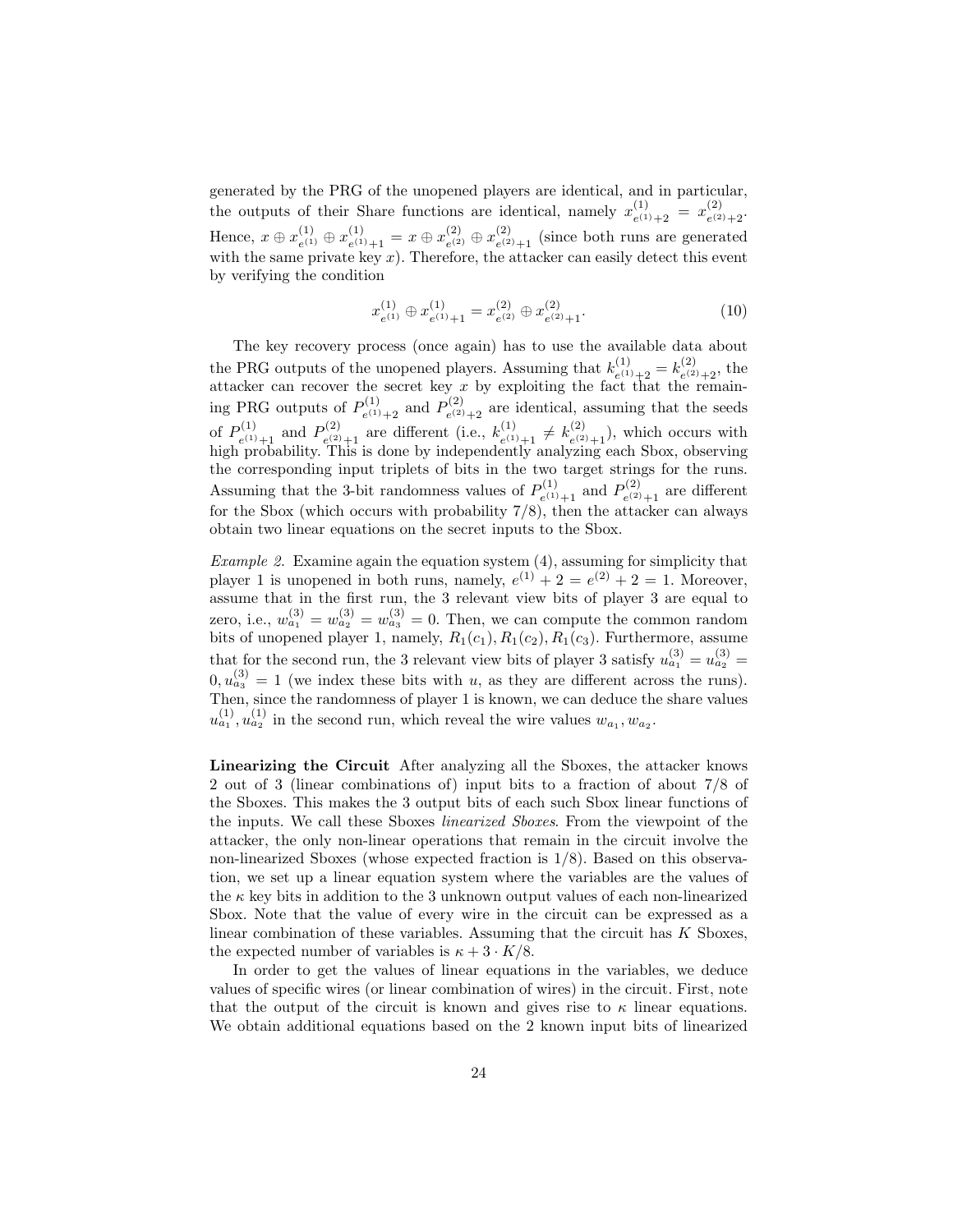Sboxes. Hence, the expected number of equations is  $\kappa + 2 \cdot 7K/8 = \kappa + 14K/8$ . For Picnic, we expect to obtain many more equations than variables to the system, whose solution gives the secret signing key. For example, if  $\kappa = 128$ , then  $K = 200$ , implying that the expected number of variables is 203 and the number of equations is 478. A simple Chernoff bound shows that the numbers of variables and equations are close to their mean with high probability. For example, for  $\kappa = 128, K = 200$ , with probability (more than) 0.9999 the attacker knows 2 out of 3 input bits for at least  $7/8 \cdot 200 - 25 = 150$  Sboxes. This implies that with probability 0.9999, the number of variables is at most  $\kappa + 3 \cdot (200/8 + 25) = 278$ and the number of equations is at least  $\kappa + 2 \cdot 150 = 428$ .

In case the attacker is unlucky and still has to spend considerable effort in key recovery, it is possible to exploit several collisions for this purpose at the price of increased data complexity. As in typical collision attacks, the expected number of collisions grows quadratically as a function of the data. In particular, after obtaining 4 collisions (requiring about twice the amount of data), the expected fraction of Sboxes with 3 unknown input bits is  $(1/8)^4 = 1/4096$ . Since the LowMC instances only have a few hundreds of Sboxes, the system becomes completely linear in the key bits and the attacker directly solves for the key.

Details of the Attack The seed collision attack is described below.

- 1. Store each of the  $\approx 2/3 \cdot 2^d$  available runs (generated with the same private key) for which  $e^{(i)} \in \{2,3\}$  in a hash table L, with the value  $x_{\sigma(i)}^{(i)}$  $\stackrel{(i)}{e^{(i)}} \oplus x_{e^{(i)}}^{(i)}$  $e^{(i)}_{e^{(i)}+1}$  as the index.
- 2. For each collision  $x_{\text{at}}^{(i)}$  $e^{(i)} \oplus x^{(i)}_{e^{(i)}}$  $e^{(i)}_{e^{(i)}+1} = x^{(j)}_{e^{(j)}}$  $e^{(j)}_{e^{(j)}} \oplus x^{(j)}_{e^{(j)}}$  $e^{(j)}_{e^{(j)}+1}$  between runs  $i, j$  in L:  $-$  If  $k_{\text{a}i}^{(i)}$  $e^{(i)}_{e^{(i)}+1} = k_{e^{(j)}}^{(j)}$ 
	- $e^{(j)}_{e^{(j)}+1}$ , discard the collision. – Otherwise, if the known PRG output bits of runs  $i, j$  do not match,
		- discard the collision.
	- Otherwise, recover and output the secret key by solving a system of linear equations.

**Analysis** Since the seeds are of a length  $\kappa$  bits, we need about  $d = 1 + \kappa/2$  to have two runs  $i, j$  for which  $k_{\text{off}}^{(i)}$  $e^{(i)}_{e^{(i)}+2} = k_{e^{(j)}}^{(j)}$  $e^{(j)}_{e^{(j)}+2}$  with probability larger than  $1/2$ (for these runs  $k_{\text{o}(i)}^{(i)}$  $e^{i}e^{i}+1} \neq k_{e}^{(j)}$  $e^{(j)}_{e^{(j)}+1}$  with probability  $1-2^{-\kappa} \approx 1$ ). On the other hand,  $x_{\text{a}(i)}^{(i)}$  $\stackrel{(i)}{e^{(i)}} \oplus x_{e^{(i)}}^{(i)}$  $e^{(i)}_{e^{(i)}+1} = x^{(j)}_{e^{(j)}}$  $e^{(j)}_{e^{(j)}} \oplus x^{(j)}_{e^{(j)}}$  $e^{(j)}_{e^{(j)}+1}$  is a  $\kappa$ -bit condition that occurs for an arbitrary pair of runs with probability  $2^{-\kappa}$ . Hence, summing over all pairs of runs, the expected total number of collisions that we need to test in Step 2 is about  $1/4 \cdot 2^{2d-\kappa} = 1$  and the complexity of the attack is  $2^d = 2 \cdot 2^{\kappa/2}$ . As the linear system of equations considered in the final step has several hundreds of variables, the complexity of solving it can be bounded by  $2^{30}$  bit operations using Gaussian elimination, and this complexity can be neglected.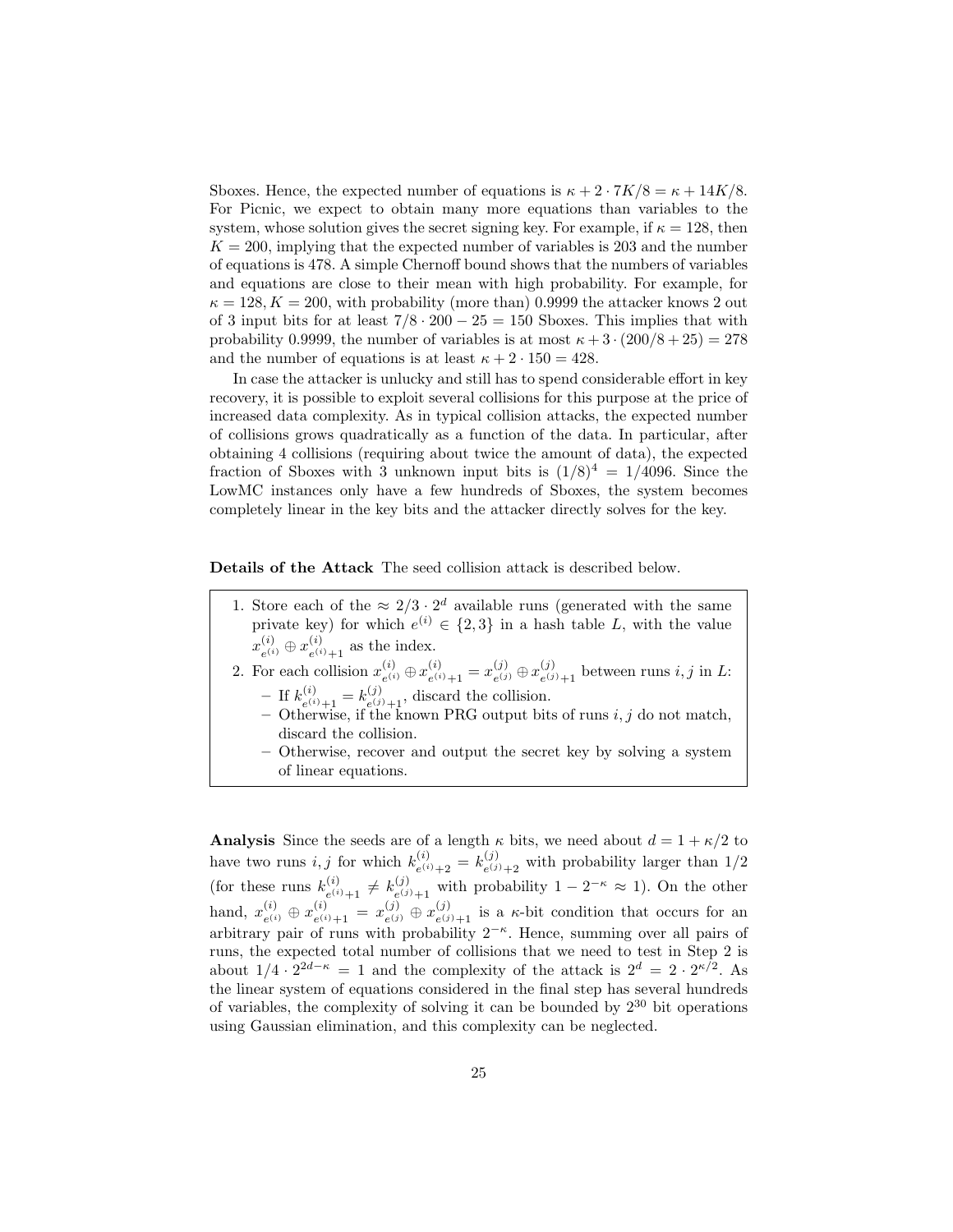The Multiple User Setting In the multiple user setting we independently run the attack on the data of each user. Assume that we have  $2^u$  users with  $2^d$ distinct runs available per user. Then, the success probability per user (assuming  $d \leq 1 + \kappa/2$  is about  $1/4 \cdot 2^{2d-\kappa}$ , and the success probability across all users is roughly  $1/4 \cdot 2^{u+2d-\kappa}$ , implying that we need  $d \approx 1 + (\kappa - u)/2$  in order to recover the key of one of the users with high (constant) probability. Therefore, we require a total of  $2 \cdot 2^{u+d} = 2 \cdot 2^{(\kappa+u)/2}$  runs. More generally, if the number of available runs varies among the different users, i.e., we have  $2^{d_i}$  available runs for user  $i$ , then the success probability is proportional to

$$
1/4 \cdot 2^{-\kappa} \cdot \sum_{i=1}^{2^u} 2^{2d_i}.
$$

The expression is minimized when all  $d_i$ 's are equal, implying that a skewed distribution of data helps the attacker.

## 7 Multi-Target Attacks on Additional Cryptosystems

In this section we give two examples of optimizations used in MPC protocols that weaken their resistance to multi-target attacks. We further give an example of a general public key scheme that is vulnerable to a multi-user single-target attack. For each example, we reference at least one vulnerable scheme that was proposed recently. We note that all of the described attacks can be prevented by appropriate use of salting. This results in some performance overhead, which depends on the underlying scheme.

We assume throughout this section that the desired security level is  $\kappa$  bits.

#### 7.1 Hash-Based Commitments Optimization

We consider the widely used hash-based commitment scheme, which utilizes a hash function  $H: \{0,1\}^* \to \{0,1\}^{2\kappa}$ . In order to commit to a string W, one selects a sufficiently long random string rand, and the commitment is defined as  $H(rand, W)$ . The commitment is opened by revealing rand, W. Several MPC protocols such as [13, 16] optimize this scheme by omitting rand and defining the commitment as  $H(W)$ , given that W has sufficient min-entropy of at least  $\kappa$  bits. This way, only W has to be sent when opening the commitment, thus saving communication. However, the optimization clearly exposes the protocol to multi-user multi-target attacks, as the attacker may try to derive a preimage to one out of many available commitments.

## 7.2 Seed Tree Optimization

We analyze an MPC protocol optimization that is used in the KKW protocol [13]. In the unoptimized protocol, the seeds of all  $n$  players are (essentially) independent and opening  $n-1$  players out of n requires  $\kappa \cdot (n-1)$  bits of communication.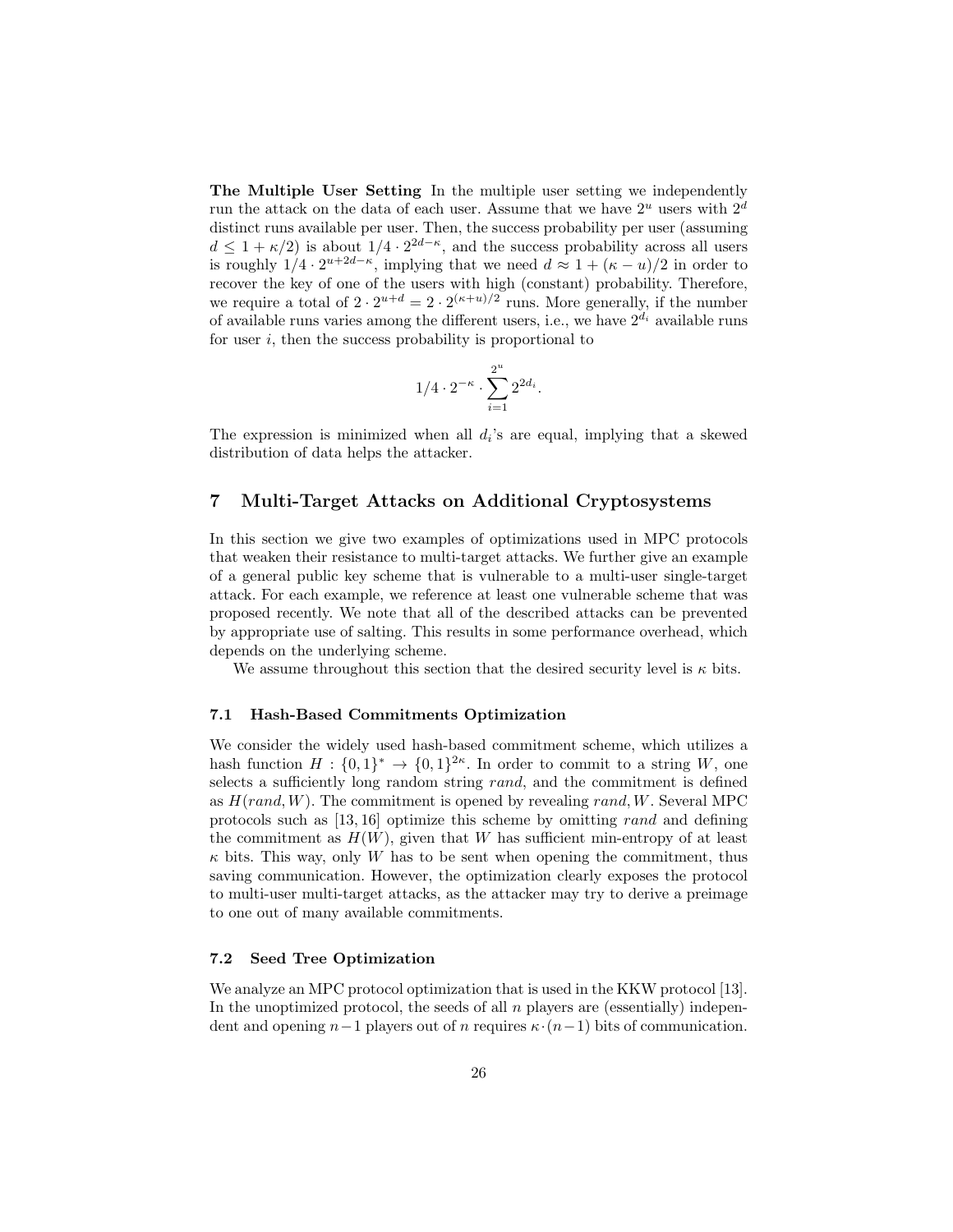As shown in Section 4.2, the unoptimized protocol is already vulnerable to multiuser multi-target attacks. We now consider an optimized version of the protocol described in [13], which further weakens its security against such attacks.

The optimization involves building a seed tree construction (cf. [18]) which generates seeds for the  $n$  players that participate in the MPC protocol in a way that reduces the communication required to reveal  $n - 1$  seeds. The seed tree is a binary tree, where each node has a label of  $\kappa$  bits. The label of the root is a randomly generated master seed of  $\kappa$  bits, and the two  $\kappa$ -bit labels of the 2 children of each node are defined recursively by running a PRG on the label of the parent and outputting  $2\kappa$  bits. The tree is of depth log n and the seeds of the n players are defined as the labels of the  $n$  leaves. In order to reveal the seeds of all players but player  $i$ , it is sufficient to reveal the labels of the siblings of the path from the root to leaf i, which requires only  $\kappa \cdot \log n$  communication.

Observe that in the original protocol, the attacker had only a single target per run, which was the seed of the unopened player. In contrast, in the optimized protocol, each node on the path from the root to the unopened leaf  $i$  is a target, as the attacker knows one of its  $\kappa$ -bit outputs from the log n revealed labels. Hitting one of these targets allows the attacker to easily compute the label of leaf i. The degradation in security is proportional to  $\log n$ , which is not large, but should still be noted.

#### 7.3 Public Key Scheme Construction

Finally, we consider a public key scheme that uses a secret signing key  $x \in \{0,1\}^{\kappa}$ and generates its public key as  $pk = q(x)$ , where q is a deterministic function. Typically,  $g$  involved invoking a PRF at least once on input  $x$  and additional (deterministically generated) inputs. An example of such a scheme is the recently proposed TACHYON signature algorithm [2] (which was presented at ACM CCS 2018). This described scheme is clearly vulnerable to a multi-user single-target attack, where the attacker obtains access to several public keys that belong to several users. The attacker attempts to recover the secret key of one (or several) of the users by iteratively guessing a value for x', computing  $pk' = g(x')$ , and comparing with the available public keys.

## 8 Conclusions

In this paper we described multi-target attacks on the Picnic signature scheme and on the related KKW protocol. Our attacks have two features that stem from Picnic's novel design and distinguish them from standard multi-target attacks:

- 1. The vulnerability of the cryptosystem (Picnic) to multi-target attacks is not evident, even when one carefully looks for it. As a result, it was missed by the designers.
- 2. Internally, the multi-target attacks cannot apply a typical sort-and-match algorithm, and efficient key recovery requires cryptanalytic effort.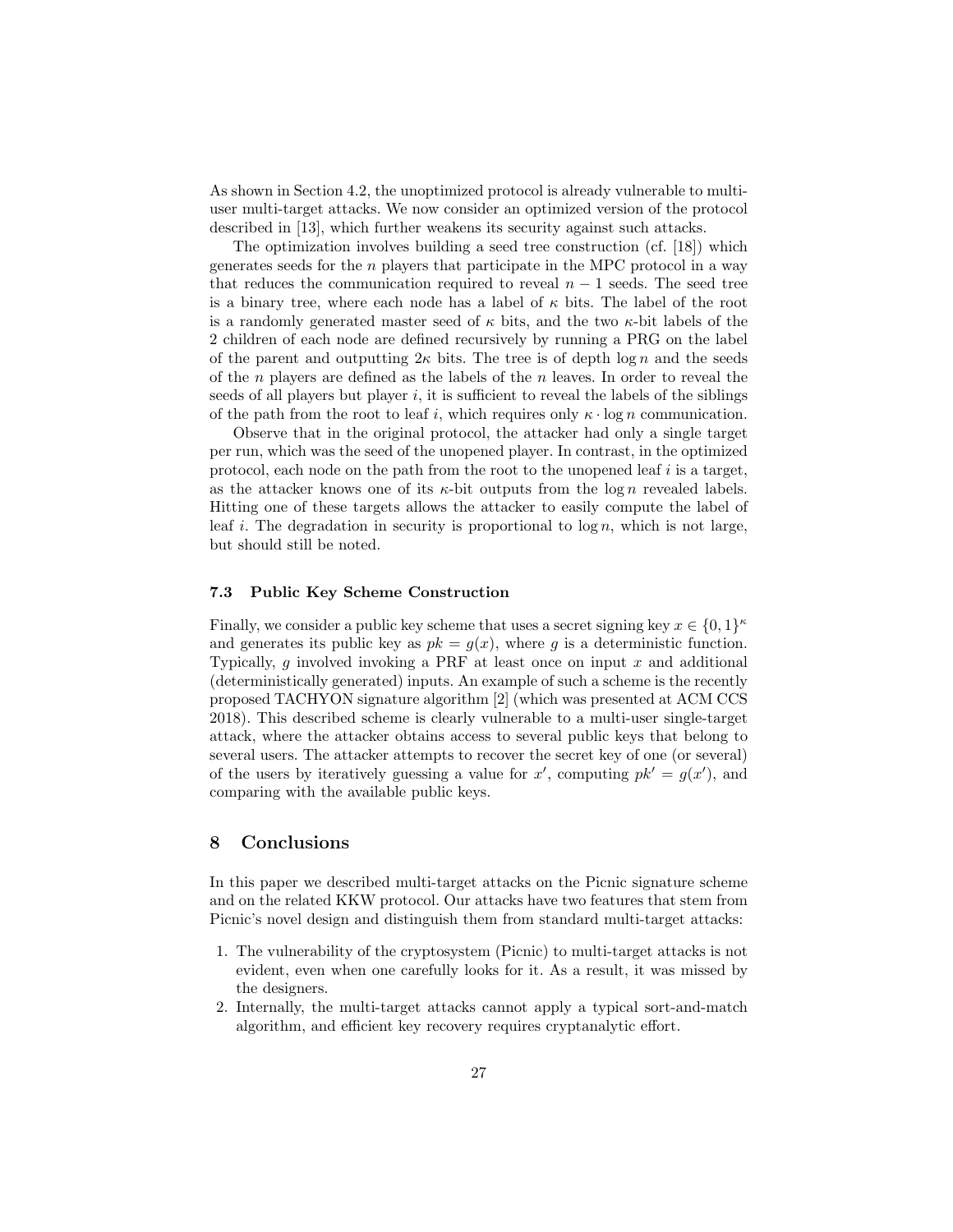The attacks expose a design weakness in the way Picnic uses a PRG during signing. Although our attacks are generally impractical, in some cases this design weakness could be leveraged in combination with an additional implementation weakness (such as generation of seeds with low entropy<sup>12</sup>) to mount a practical attack. Such an attack would have been harder to carry out had the PRG been appropriately salted.

Besides the short-term impact of our analysis on enhancing Picnic's security, we hope that it will contribute to the secure design of novel cryptosystems in the future.

Acknowledgements: The authors would like to thank the Picnic designers for helpful discussions about this work and anonymous reviewers for valuable suggestions. The first author was supported by the Israeli Science Foundation through grant No. 573/16 and by the European Research Council under the ERC starting grant agreement No. 757731 (LightCrypt).

## References

- 1. M. R. Albrecht, C. Rechberger, T. Schneider, T. Tiessen, and M. Zohner. Ciphers for MPC and FHE. In Oswald and Fischlin [20], pages 430–454.
- 2. R. Behnia, M. O. Ozmen, A. A. Yavuz, and M. Rosulek. TACHYON: Fast Signatures from Compact Knapsack. In Lie et al. [15], pages 1855–1867.
- 3. D. J. Bernstein, D. Hopwood, A. Hülsing, T. Lange, R. Niederhagen, L. Papachristodoulou, M. Schneider, P. Schwabe, and Z. Wilcox-O'Hearn. SPHINCS: Practical Stateless Hash-Based Signatures. In Oswald and Fischlin [20], pages 368–397.
- 4. D. Boneh, S. Eskandarian, and B. Fisch. Post-Quantum Group Signatures from Symmetric Primitives. IACR Cryptology ePrint Archive, 2018:261, 2018.
- 5. M. Chase, D. Derler, S. Goldfeder, C. Orlandi, S. Ramacher, C. Rechberger, D. Slamanig, and G. Zaverucha. Picnic: A Family of Post-Quantum Secure Digital Signature Algorithms. https://microsoft.github.io/Picnic/.
- 6. M. Chase, D. Derler, S. Goldfeder, C. Orlandi, S. Ramacher, C. Rechberger, D. Slamanig, and G. Zaverucha. Post-Quantum Zero-Knowledge and Signatures from Symmetric-Key Primitives. In B. M. Thuraisingham, D. Evans, T. Malkin, and D. Xu, editors, Proceedings of the 2017 ACM SIGSAC Conference on Computer and Communications Security, CCS 2017, Dallas, TX, USA, October 30 - November 03, 2017, pages 1825–1842. ACM, 2017.
- 7. S. Checkoway, R. Niederhagen, A. Everspaugh, M. Green, T. Lange, T. Ristenpart, D. J. Bernstein, J. Maskiewicz, H. Shacham, and M. Fredrikson. On the Practical Exploitability of Dual EC in TLS Implementations. In K. Fu and J. Jung, editors, Proceedings of the 23rd USENIX Security Symposium, San Diego, CA, USA, August 20-22, 2014., pages 319–335. USENIX Association, 2014.
- 8. D. Derler, S. Ramacher, and D. Slamanig. Post-Quantum Zero-Knowledge Proofs for Accumulators with Applications to Ring Signatures from Symmetric-Key Primitives. In T. Lange and R. Steinwandt, editors, Post-Quantum Cryptography - 9th

<sup>&</sup>lt;sup>12</sup> The Picnic specification recommends to generate the seeds based on the (highentropy) private key, but does not (and cannot) enforce this.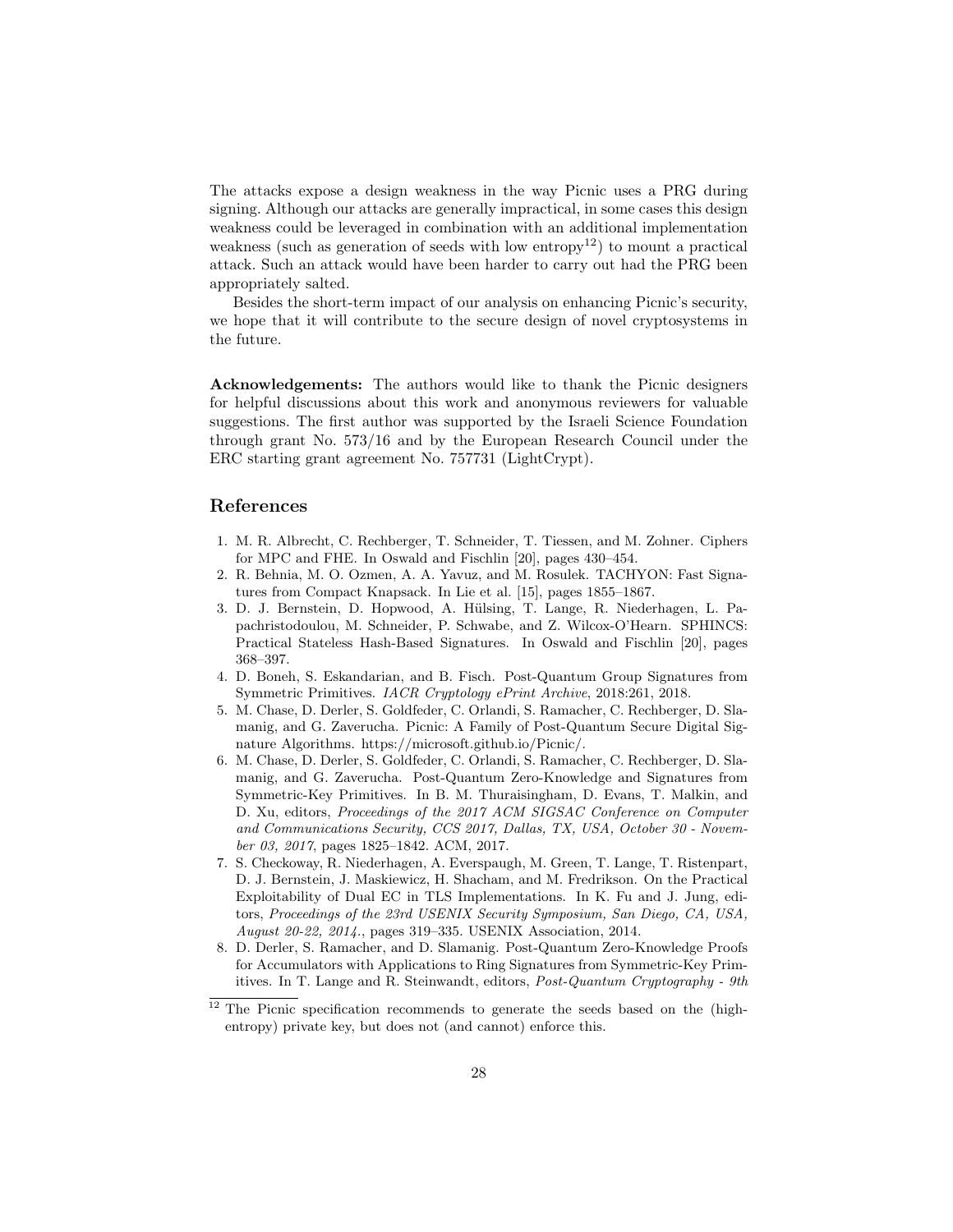International Conference, PQCrypto 2018, Fort Lauderdale, FL, USA, April 9- 11, 2018, Proceedings, volume 10786 of Lecture Notes in Computer Science, pages 419–440. Springer, 2018.

- 9. A. Fiat and A. Shamir. How to Prove Yourself: Practical Solutions to Identification and Signature Problems. In A. M. Odlyzko, editor, Advances in Cryptology - CRYPTO '86, Santa Barbara, California, USA, 1986, Proceedings, volume 263 of Lecture Notes in Computer Science, pages 186–194. Springer, 1986.
- 10. I. Giacomelli, J. Madsen, and C. Orlandi. ZKBoo: Faster Zero-Knowledge for Boolean Circuits. In T. Holz and S. Savage, editors, 25th USENIX Security Symposium, USENIX Security 16, Austin, TX, USA, August 10-12, 2016., pages 1069– 1083. USENIX Association, 2016.
- 11. A. Hülsing, J. Rijneveld, and F. Song. Mitigating Multi-target Attacks in Hash-Based Signatures. In C. Cheng, K. Chung, G. Persiano, and B. Yang, editors, Public-Key Cryptography - PKC 2016 - 19th IACR International Conference on Practice and Theory in Public-Key Cryptography, Taipei, Taiwan, March 6-9, 2016, Proceedings, Part I, volume 9614 of Lecture Notes in Computer Science, pages 387– 416. Springer, 2016.
- 12. Y. Ishai, E. Kushilevitz, R. Ostrovsky, and A. Sahai. Zero-knowledge from secure multiparty computation. In D. S. Johnson and U. Feige, editors, Proceedings of the 39th Annual ACM Symposium on Theory of Computing, San Diego, California, USA, June 11-13, 2007, pages 21–30. ACM, 2007.
- 13. J. Katz, V. Kolesnikov, and X. Wang. Improved Non-Interactive Zero Knowledge with Applications to Post-Quantum Signatures. In Lie et al. [15], pages 525–537.
- 14. L. Lamport. Constructing Digital Signatures from a One Way Function. Technical Report SRI-CSL-98, SRI International Computer Science Laboratory, 1979.
- 15. D. Lie, M. Mannan, M. Backes, and X. Wang, editors. Proceedings of the 2018 ACM SIGSAC Conference on Computer and Communications Security, CCS 2018, Toronto, ON, Canada, October 15-19, 2018. ACM, 2018.
- 16. Y. Lindell and B. Riva. Blazing Fast 2PC in the Offline/Online Setting with Security for Malicious Adversaries. In I. Ray, N. Li, and C. Kruegel, editors, Proceedings of the 22nd ACM SIGSAC Conference on Computer and Communications Security, Denver, CO, USA, October 12-16, 2015, pages 579–590. ACM, 2015.
- 17. A. May and I. Ozerov. On Computing Nearest Neighbors with Applications to Decoding of Binary Linear Codes. In Oswald and Fischlin [20], pages 203–228.
- 18. D. Naor, M. Naor, and J. Lotspiech. Revocation and Tracing Schemes for Stateless Receivers. In J. Kilian, editor, Advances in Cryptology - CRYPTO 2001, 21st Annual International Cryptology Conference, Santa Barbara, California, USA, August 19-23, 2001, Proceedings, volume 2139 of Lecture Notes in Computer Science, pages 41–62. Springer, 2001.
- 19. NIST's Post-Quantum Cryptography Project. https://csrc.nist.gov/Projects/Post-Quantum-Cryptography.
- 20. E. Oswald and M. Fischlin, editors. Advances in Cryptology EUROCRYPT 2015 - 34th Annual International Conference on the Theory and Applications of Cryptographic Techniques, Sofia, Bulgaria, April 26-30, 2015, Proceedings, Part I, volume 9056 of Lecture Notes in Computer Science. Springer, 2015.
- 21. D. Unruh. Quantum Proofs of Knowledge. In D. Pointcheval and T. Johansson, editors, Advances in Cryptology - EUROCRYPT 2012 - 31st Annual International Conference on the Theory and Applications of Cryptographic Techniques, Cambridge, UK, April 15-19, 2012. Proceedings, volume 7237 of Lecture Notes in Computer Science, pages 135–152. Springer, 2012.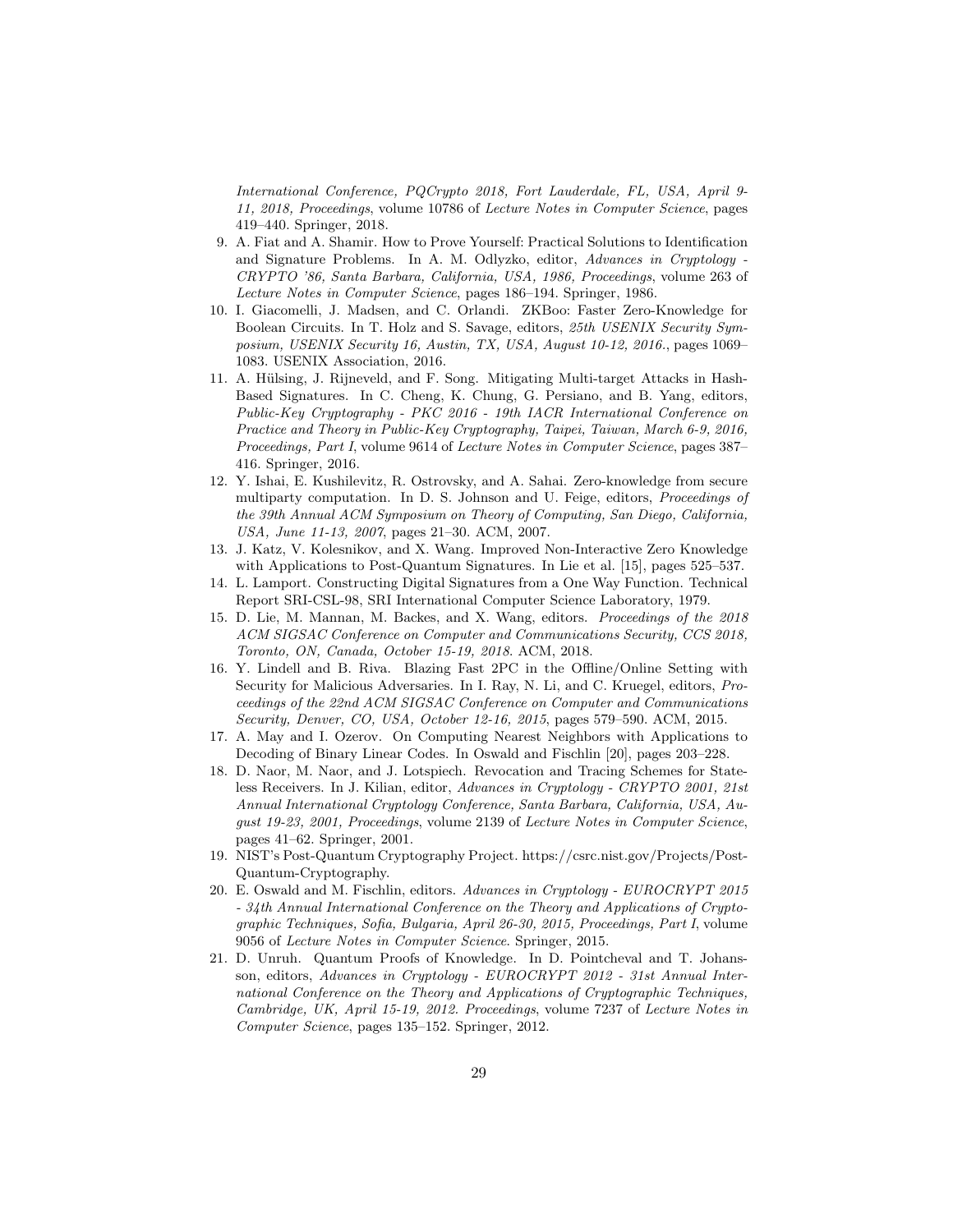22. G. Valiant. Finding Correlations in Subquadratic Time, with Applications to Learning Parities and the Closest Pair Problem. J. ACM, 62(2):13:1–13:45, 2015.

## A An Additional PRG Output Extraction Method

In continuation of Section 5.2, we describe an additional (third) extraction method, which is closely related to the second one. We observe that for each Sbox in the first Sbox layer, given an arbitrary run, it is possible to obtain 3 (linear combinations of) PRG output bits by exploiting linear dependencies among the key bits used in the Share function and the inputs to the first Sbox layer (without performing any guesses). However, unlike the previous method, the indices of these 3 output bits vary according to the run data and it is not compatible with the attack described in Section 5.1.

*Example 3.* Let us focus of the first equation in  $(4)$ ,

$$
w_{c_1}^{(3)} = (w_{a_2}^{(3)} \cdot w_{a_3}^{(3)}) \oplus (w_{a_2}^{(1)} \cdot w_{a_3}^{(3)}) \oplus (w_{a_2}^{(3)} \cdot w_{a_3}^{(1)}) \oplus R_3(c_1) \oplus R_1(c_1).
$$

If  $w_{a_2}^{(3)} = w_{a_3}^{(3)} = 0$ , then, we can calculate  $R_1(c_1)$ .

*Example 4.* As a slightly more complex example, if  $w_{a_2}^{(3)} = 0, w_{a_3}^{(3)} = 1$ , then we can calculate

$$
w_{a_3}^{(1)} \oplus R_1(c_1) = w_{a_3} \oplus w_{a_3}^{(2)} \oplus w_{a_3}^{(3)} \oplus R_1(c_1).
$$
 (11)

On the other hand, recall from  $(5)$  that  $w_{a_3}$  can be expressed as a linear equation in the secret key, which is the sum of 3 shares  $w_{a_3} = l_{a_3}(x_1) \oplus l_{a_3}(x_2) \oplus l_{a_3}(x_3)$ . Plugging the value of  $w_{a_3}$  into (11) and we obtain

$$
w_{a_3}^{(1)} \oplus R_1(c_1) = l_{a_3}(x_1) \oplus l_{a_3}(x_2) \oplus l_{a_3}(x_3) \oplus w_{a_3}^{(2)} \oplus w_{a_3}^{(3)} \oplus R_1(c_1).
$$

As noted, the value of the left hand side is known, and so is the value of the right hand side. Moreover, the value of  $l_{a_3}(x_2) \oplus l_{a_3}(x_3) \oplus w_{a_3}^{(2)} \oplus w_{a_3}^{(3)}$  is known, hence we deduce  $l_{a_3}(x_1) \oplus R_1(c_1)$  which is a PRG output bit of  $P_1$  (more precisely, it is a linear combination of output bits).

By exploiting the above extraction method, given a parameter  $t$  and a run, we can generate a  $6t$ -bit string where the  $3t$ -bit prefix specifies which  $3$  (linear combinations of) PRG output bits (of the unopened player) are derived for the first t Sboxes in the first layer of LowMC. The 3t-bit suffix specifies the values of these bits for the run. This extraction method can be used to match an arbitrary PRG seed with the PRG outputs of the unopened player in  $2^{6t}$  runs in time  $2^{3t}$ (after inserting the runs into a hash table according to their 6t-bit strings defined above). Note that since there are  $2^{3t}$  possible equations, we have to match the PRG output generated with the given seed against  $2^{3t}$  hash table entries, hence the time complexity is  $2^{3t}$  rather than 1.